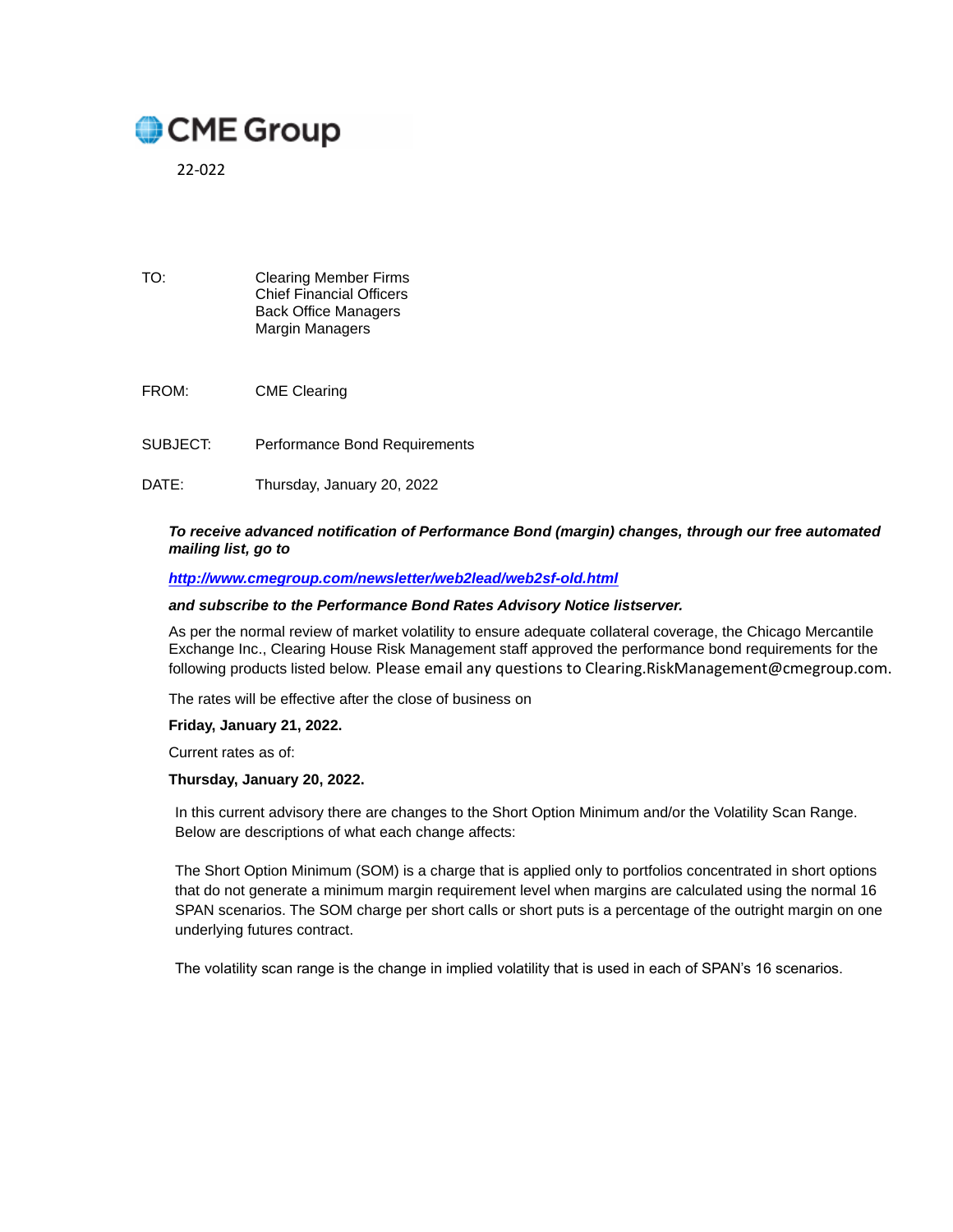| CC             | Rate Type                     | Description                             | Change   | <b>ISO</b> | Current<br>Initial                  | Current<br>Maintenance | <b>New Initial</b> | <b>New</b><br>Maintenance |
|----------------|-------------------------------|-----------------------------------------|----------|------------|-------------------------------------|------------------------|--------------------|---------------------------|
|                | <b>Outright Rates</b>         |                                         |          |            |                                     |                        |                    |                           |
|                |                               |                                         |          |            | <b>ELECTRICITY - Outright Rates</b> |                        |                    |                           |
|                |                               | JAPANESE POWER DAY-AHEAD PEAKLOAD (JPT) |          |            |                                     |                        |                    |                           |
| <b>JPT</b>     | Non-HRP                       | Mnth 1                                  | Increase | <b>JPY</b> | 1,250,000                           | 1,250,000              | 1,350,000          | 1,350,000                 |
| <b>JPT</b>     | <b>HRP</b>                    | Mnth 1                                  | Increase | <b>JPY</b> | 1,375,000                           | 1,250,000              | 1,485,000          | 1,350,000                 |
| <b>JPT</b>     | Non-HRP                       | Mnth <sub>2</sub>                       | Increase | <b>JPY</b> | 1,100,000                           | 1,100,000              | 1,250,000          | 1,250,000                 |
| <b>JPT</b>     | <b>HRP</b>                    | Mnth <sub>2</sub>                       | Increase | <b>JPY</b> | 1,210,000                           | 1,100,000              | 1,375,000          | 1,250,000                 |
| <b>JPT</b>     | Non-HRP                       | Mnths $3+$                              | Increase | <b>JPY</b> | 750,000                             | 750,000                | 850,000            | 850,000                   |
| <b>JPT</b>     | <b>HRP</b>                    | Mnths $3+$                              | Increase | <b>JPY</b> | 825,000                             | 750,000                | 935,000            | 850,000                   |
|                |                               | JAPANESE POWER KANSAI BASE-LOAD (JBK)   |          |            |                                     |                        |                    |                           |
| <b>JBK</b>     | Non-HRP                       | Mnth <sub>2</sub>                       | Increase | <b>JPY</b> | 2,100,000                           | 2,100,000              | 2,600,000          | 2,600,000                 |
| JBK            | <b>HRP</b>                    | Mnth <sub>2</sub>                       | Increase | <b>JPY</b> | 2,310,000                           | 2,100,000              | 2,860,000          | 2,600,000                 |
| <b>JBK</b>     | Non-HRP                       | Mnth <sub>3</sub>                       | Increase | <b>JPY</b> | 2,000,000                           | 2,000,000              | 2,250,000          | 2,250,000                 |
| <b>JBK</b>     | <b>HRP</b>                    | Mnth <sub>3</sub>                       | Increase | <b>JPY</b> | 2,200,000                           | 2,000,000              | 2,475,000          | 2,250,000                 |
|                |                               | JAPANESE POWER KANSAI PEAK-LOAD (JPK)   |          |            |                                     |                        |                    |                           |
| <b>JPK</b>     | Non-HRP                       | Mnth <sub>2</sub>                       | Increase | <b>JPY</b> | 1,100,000                           | 1,100,000              | 1,250,000          | 1,250,000                 |
| <b>JPK</b>     | <b>HRP</b>                    | Mnth <sub>2</sub>                       | Increase | <b>JPY</b> | 1,210,000                           | 1,100,000              | 1,375,000          | 1,250,000                 |
| <b>JPK</b>     | Non-HRP                       | Mnths 3+                                | Increase | <b>JPY</b> | 750,000                             | 750,000                | 850,000            | 850,000                   |
| <b>JPK</b>     | <b>HRP</b>                    | Mnths $3+$                              | Increase | <b>JPY</b> | 825,000                             | 750,000                | 935,000            | 850,000                   |
|                |                               | JAPANESE POWER TOKYO BASE-LOAD (JBT)    |          |            |                                     |                        |                    |                           |
| <b>JBT</b>     | Non-HRP                       | Mnth <sub>2</sub>                       | Increase | <b>JPY</b> | 2,500,000                           | 2,500,000              | 3,000,000          | 3,000,000                 |
| <b>JBT</b>     | <b>HRP</b>                    | Mnth <sub>2</sub>                       | Increase | <b>JPY</b> | 2,750,000                           | 2,500,000              | 3,300,000          | 3,000,000                 |
| <b>JBT</b>     | Non-HRP                       | Mnth <sub>3</sub>                       | Increase | <b>JPY</b> | 2,200,000                           | 2,200,000              | 2,500,000          | 2,500,000                 |
| JBT            | <b>HRP</b>                    | Mnth <sub>3</sub>                       | Increase | <b>JPY</b> | 2,420,000                           | 2,200,000              | 2,750,000          | 2,500,000                 |
|                | NYISO ZONE G 5MW D AH PK (T3) |                                         |          |            |                                     |                        |                    |                           |
| T <sub>3</sub> | Non-HRP                       | Mnths 3-4                               | Decrease | <b>USD</b> | 1,200                               | 1,200                  | 1,000              | 1,000                     |
| T <sub>3</sub> | <b>HRP</b>                    | Mnths 3-4                               | Decrease | <b>USD</b> | 1,320                               | 1,200                  | 1,100              | 1,000                     |
| T <sub>3</sub> | Non-HRP                       | Mnths 5-11                              | Decrease | <b>USD</b> | 900                                 | 900                    | 700                | 700                       |
| T <sub>3</sub> | <b>HRP</b>                    | Mnths 5-11                              | Decrease | <b>USD</b> | 990                                 | 900                    | 770                | 700                       |
|                |                               | NYISO ZONE G DAY-AHEAD PK CAL DAY (GN)  |          |            |                                     |                        |                    |                           |
| GN             | Non-HRP                       |                                         | Increase | <b>USD</b> | 5,500                               | 5,500                  | 7,300              | 7,300                     |
| GN             | <b>HRP</b>                    |                                         | Increase | <b>USD</b> | 6,050                               | 5,500                  | 8,030              | 7,300                     |
| GN             | Non-HRP                       |                                         | Increase | <b>USD</b> | 5,200                               | 5,200                  | 7,000              | 7,000                     |
| GN             | <b>HRP</b>                    |                                         | Increase | <b>USD</b> | 5,720                               | 5,200                  | 7,700              | 7,000                     |
|                |                               | PJM AD HUB 5MW REAL TIME O PK (V3)      |          |            |                                     |                        |                    |                           |
| V <sub>3</sub> | Non-HRP                       | Mnths 5-11                              | Decrease | <b>USD</b> | 20                                  | 20                     | 15                 | 15                        |
| V <sub>3</sub> | <b>HRP</b>                    | Mnths 5-11                              | Decrease | <b>USD</b> | 22                                  | 20                     | 17                 | 15                        |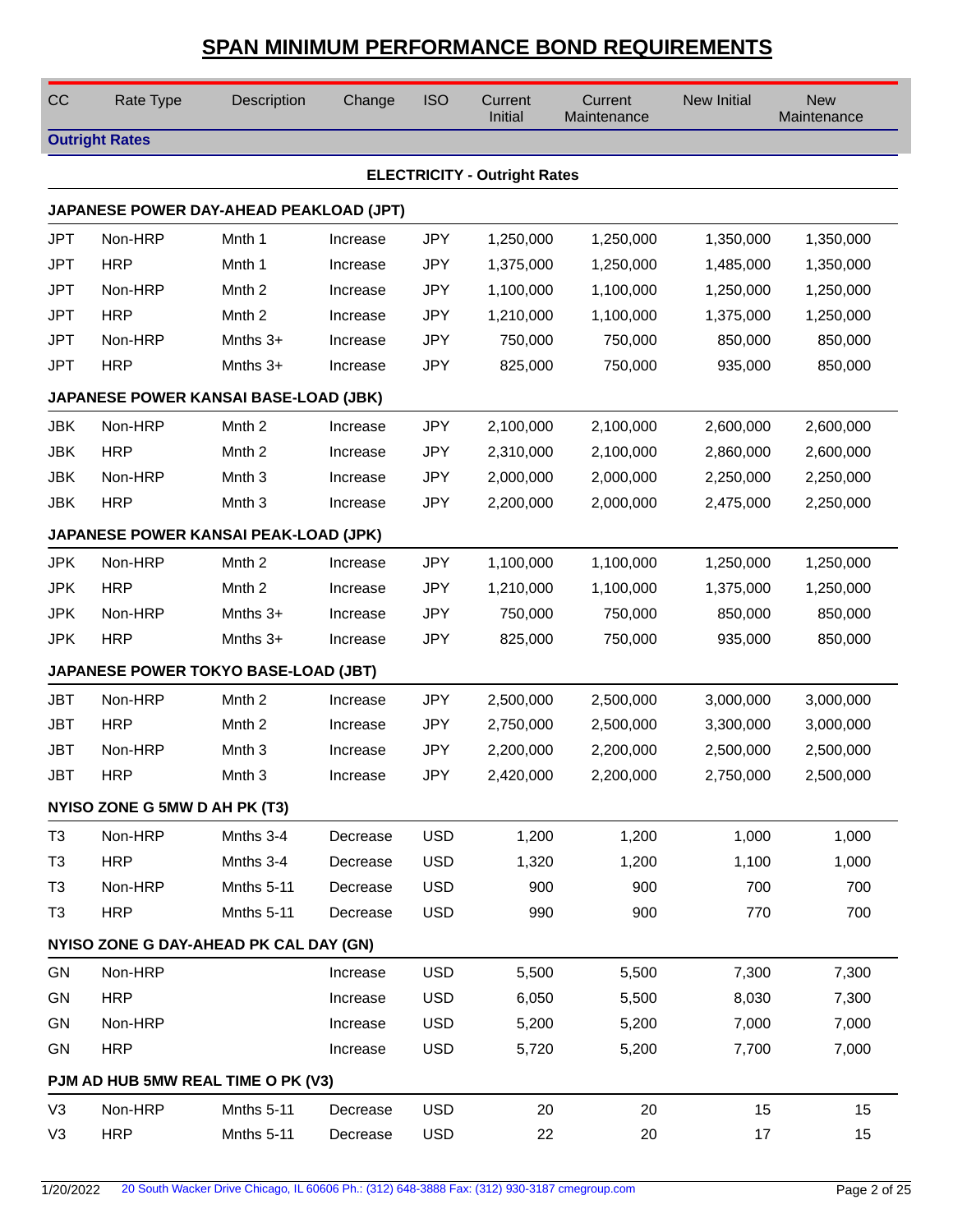| CC             | Rate Type                               | Description       | Change   | <b>ISO</b> | Current<br>Initial | Current<br>Maintenance | New Initial | <b>New</b><br>Maintenance |
|----------------|-----------------------------------------|-------------------|----------|------------|--------------------|------------------------|-------------|---------------------------|
|                | <b>Outright Rates</b>                   |                   |          |            |                    |                        |             |                           |
|                | PJM AD HUB 5MW REAL TIME PK (Z9)        |                   |          |            |                    |                        |             |                           |
| Z <sub>9</sub> | Non-HRP                                 | <b>Mnths 5-11</b> | Decrease | <b>USD</b> | 500                | 500                    | 400         | 400                       |
| Z <sub>9</sub> | <b>HRP</b>                              | Mnths 5-11        | Decrease | <b>USD</b> | 550                | 500                    | 440         | 400                       |
|                | PJM DAILY (JD)                          |                   |          |            |                    |                        |             |                           |
| JD             | Non-HRP                                 | Days 1-6          | Increase | <b>USD</b> | 4,500              | 4,500                  | 5,500       | 5,500                     |
| JD             | <b>HRP</b>                              | Days 1-6          | Increase | <b>USD</b> | 4,950              | 4,500                  | 6,050       | 5,500                     |
| JD             | Non-HRP                                 | Days 7-14         | Increase | <b>USD</b> | 2,500              | 2,500                  | 3,200       | 3,200                     |
| JD             | <b>HRP</b>                              | Days 7-14         | Increase | <b>USD</b> | 2,750              | 2,500                  | 3,520       | 3,200                     |
| JD             | Non-HRP                                 | Days 15+          | Increase | <b>USD</b> | 2,000              | 2,000                  | 2,800       | 2,800                     |
| JD             | <b>HRP</b>                              | Days 15+          | Increase | <b>USD</b> | 2,200              | 2,000                  | 3,080       | 2,800                     |
|                | PJM DAYTON DA OFF-PEAK (R7)             |                   |          |            |                    |                        |             |                           |
| R7             | Non-HRP                                 | Mnths $12+$       | Decrease | <b>USD</b> | 21                 | 21                     | 16          | 16                        |
| R7             | <b>HRP</b>                              | Mnths $12+$       | Decrease | <b>USD</b> | 23                 | 21                     | 18          | 16                        |
|                | PJM DAYTON DA PEAK (D7)                 |                   |          |            |                    |                        |             |                           |
| D7             | Non-HRP                                 | Mnths 5-11        | Decrease | <b>USD</b> | 510                | 510                    | 410         | 410                       |
| D7             | <b>HRP</b>                              | Mnths 5-11        | Decrease | <b>USD</b> | 561                | 510                    | 451         | 410                       |
|                | PJM WES HUB PEAK CAL MON REAL TIME (L1) |                   |          |            |                    |                        |             |                           |
| L1             | Non-HRP                                 | Mnths 3-5         | Decrease | <b>USD</b> | 1,000              | 1,000                  | 800         | 800                       |
| L <sub>1</sub> | <b>HRP</b>                              | Mnths 3-5         | Decrease | <b>USD</b> | 1,100              | 1,000                  | 880         | 800                       |
|                | PJM WES HUB PEAK LMP 50 MW (4S)         |                   |          |            |                    |                        |             |                           |
| 4S             | Non-HRP                                 | Mnths 3-5         | Decrease | <b>USD</b> | 10,000             | 10,000                 | 8,000       | 8,000                     |
| 4S             | <b>HRP</b>                              | Mnths 3-5         | Decrease | <b>USD</b> | 11,000             | 10,000                 | 8,800       | 8,000                     |
|                | PJM WESTH DA OFF-PEAK (E4)              |                   |          |            |                    |                        |             |                           |
| E4             | Non-HRP                                 | Mnths 3-4         | Decrease | <b>USD</b> | 41                 | 41                     | 31          | 31                        |
| E4             | <b>HRP</b>                              | Mnths 3-4         | Decrease | <b>USD</b> | 45                 | 41                     | 34          | 31                        |
| E4             | Non-HRP                                 | Mnths 5-11        | Decrease | <b>USD</b> | 31                 | 31                     | 21          | 21                        |
| E4             | <b>HRP</b>                              | Mnths 5-11        | Decrease | <b>USD</b> | 34                 | 31                     | 23          | 21                        |
|                | PJM WESTH RT OFF-PEAK (N9)              |                   |          |            |                    |                        |             |                           |
| N <sub>9</sub> | Non-HRP                                 | Mnths 3-4         | Decrease | <b>USD</b> | 40                 | 40                     | 30          | 30                        |
| N <sub>9</sub> | <b>HRP</b>                              | Mnths 3-4         | Decrease | <b>USD</b> | 44                 | 40                     | 33          | 30                        |
| N <sub>9</sub> | Non-HRP                                 | Mnths 5-11        | Decrease | <b>USD</b> | 30                 | 30                     | 20          | 20                        |
| N <sub>9</sub> | <b>HRP</b>                              | <b>Mnths 5-11</b> | Decrease | <b>USD</b> | 33                 | 30                     | 22          | 20                        |
|                | <b>PJM WESTHDA PEAK (J4)</b>            |                   |          |            |                    |                        |             |                           |
| J4             | Non-HRP                                 | Mnths 3-5         | Decrease | <b>USD</b> | 1,010              | 1,010                  | 810         | 810                       |
| J4             | <b>HRP</b>                              | Mnths 3-5         | Decrease | <b>USD</b> | 1,111              | 1,010                  | 891         | 810                       |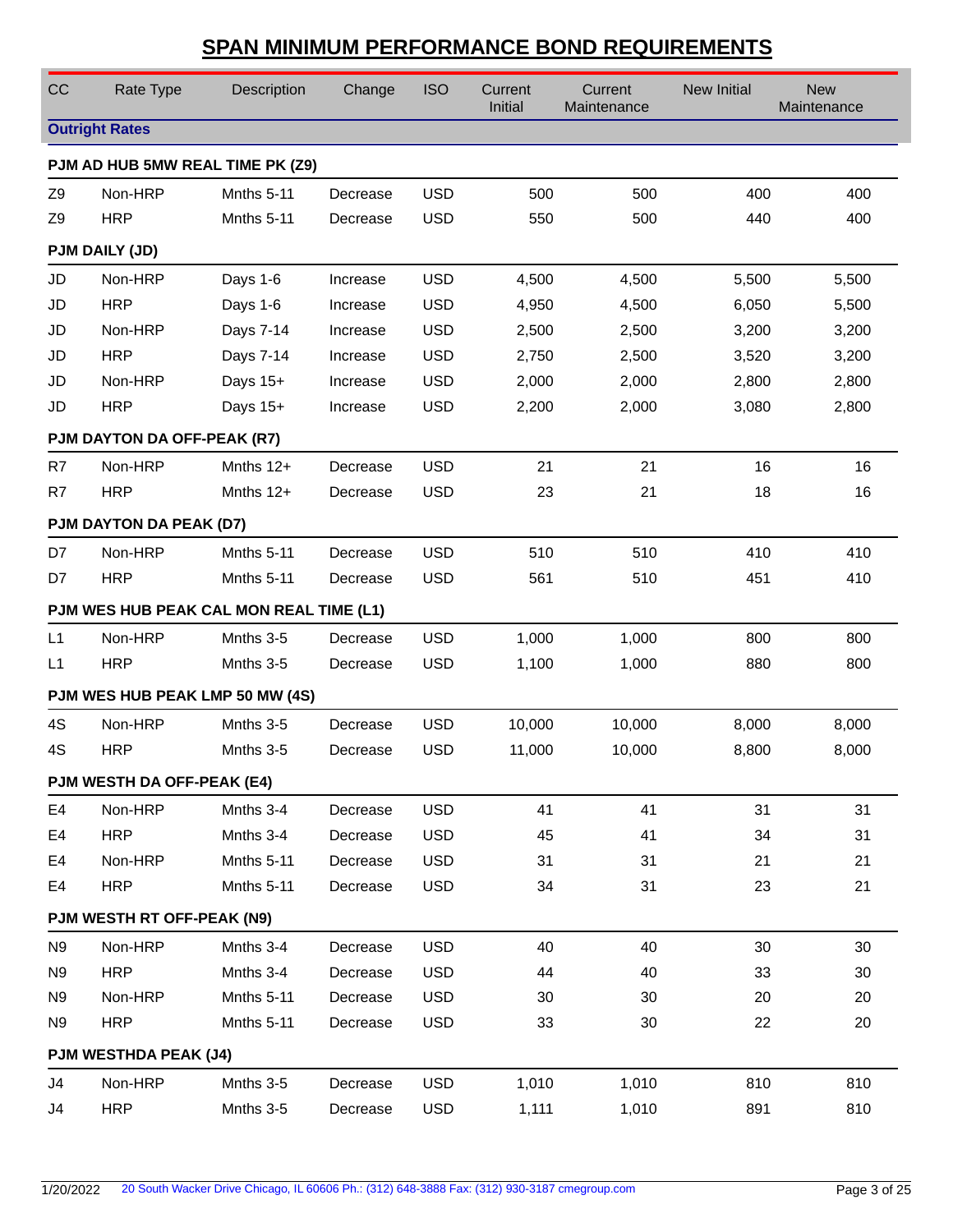| CC                                       | Rate Type                                | Description                                     | Change   | <b>ISO</b> | Current<br>Initial                   | Current<br>Maintenance | New Initial | <b>New</b><br>Maintenance |  |  |  |
|------------------------------------------|------------------------------------------|-------------------------------------------------|----------|------------|--------------------------------------|------------------------|-------------|---------------------------|--|--|--|
|                                          | <b>Outright Rates</b>                    |                                                 |          |            |                                      |                        |             |                           |  |  |  |
|                                          |                                          |                                                 |          |            | <b>EQUITY INDEX - Outright Rates</b> |                        |             |                           |  |  |  |
|                                          |                                          | ADJ INT RATE RUSS 2000 TOT RET (A2R)            |          |            |                                      |                        |             |                           |  |  |  |
| A <sub>2</sub> R                         | Non-HRP                                  | Month 1                                         | Decrease | <b>USD</b> | 6,000                                | 6,000                  | 5,500       | 5,500                     |  |  |  |
| A <sub>2</sub> R                         | <b>HRP</b>                               | Month 1                                         | Decrease | <b>USD</b> | 6,600                                | 6,000                  | 6,050       | 5,500                     |  |  |  |
| A <sub>2</sub> R                         | Non-HRP                                  | Months 2+                                       | Decrease | <b>USD</b> | 6,000                                | 6,000                  | 5,500       | 5,500                     |  |  |  |
| A <sub>2</sub> R                         | <b>HRP</b>                               | Months 2+                                       | Decrease | <b>USD</b> | 6,600                                | 6,000                  | 6,050       | 5,500                     |  |  |  |
| ADJ INT RATE RUSS 2000 TOT RET MKR (A2M) |                                          |                                                 |          |            |                                      |                        |             |                           |  |  |  |
| A <sub>2</sub> M                         | Non-HRP                                  | Month 1                                         | Decrease | <b>USD</b> | 6,000                                | 6,000                  | 5,500       | 5,500                     |  |  |  |
| A <sub>2</sub> M                         | <b>HRP</b>                               | Month 1                                         | Decrease | <b>USD</b> | 6,600                                | 6,000                  | 6,050       | 5,500                     |  |  |  |
| A <sub>2</sub> M                         | Non-HRP                                  | Months 2+                                       | Decrease | <b>USD</b> | 6,000                                | 6,000                  | 5,500       | 5,500                     |  |  |  |
| A <sub>2</sub> M                         | <b>HRP</b>                               | Months 2+                                       | Decrease | <b>USD</b> | 6,600                                | 6,000                  | 6,050       | 5,500                     |  |  |  |
| ADJUSTED INT RATE S&P500 TOTAL RET (ASR) |                                          |                                                 |          |            |                                      |                        |             |                           |  |  |  |
| <b>ASR</b>                               | Non-HRP                                  |                                                 | Decrease | <b>USD</b> | 11,500                               | 11,500                 | 10,800      | 10,800                    |  |  |  |
| <b>ASR</b>                               | <b>HRP</b>                               |                                                 | Decrease | <b>USD</b> | 12,650                               | 11,500                 | 11,880      | 10,800                    |  |  |  |
|                                          |                                          | BTIC ADJ INT RATE RUSS 2000 TOT RET (A2T)       |          |            |                                      |                        |             |                           |  |  |  |
| A <sub>2</sub> T                         | Non-HRP                                  | Month 1                                         | Decrease | <b>USD</b> | 6,000                                | 6,000                  | 5,500       | 5,500                     |  |  |  |
| A <sub>2</sub> T                         | <b>HRP</b>                               | Month 1                                         | Decrease | <b>USD</b> | 6,600                                | 6,000                  | 6,050       | 5,500                     |  |  |  |
| A <sub>2</sub> T                         | Non-HRP                                  | Months 2+                                       | Decrease | <b>USD</b> | 6,000                                | 6,000                  | 5,500       | 5,500                     |  |  |  |
| A <sub>2</sub> T                         | <b>HRP</b>                               | Months 2+                                       | Decrease | <b>USD</b> | 6,600                                | 6,000                  | 6,050       | 5,500                     |  |  |  |
|                                          |                                          | <b>BTIC E-MINI S&amp;P MIDCAP 400 FUT (EMT)</b> |          |            |                                      |                        |             |                           |  |  |  |
| <b>EMT</b>                               | Non-HRP                                  |                                                 | Decrease | <b>USD</b> | 13,500                               | 13,500                 | 12,500      | 12,500                    |  |  |  |
| <b>EMT</b>                               | <b>HRP</b>                               |                                                 | Decrease | <b>USD</b> | 14,850                               | 13,500                 | 13,750      | 12,500                    |  |  |  |
|                                          |                                          | BTIC ON ADJ IR S&P 500 TOTAL RETURN (AST)       |          |            |                                      |                        |             |                           |  |  |  |
| <b>AST</b>                               | Non-HRP                                  |                                                 | Decrease | <b>USD</b> | 11,500                               | 11,500                 | 10,800      | 10,800                    |  |  |  |
| <b>AST</b>                               | <b>HRP</b>                               |                                                 | Decrease | <b>USD</b> | 12,650                               | 11,500                 | 11,880      | 10,800                    |  |  |  |
|                                          | <b>BTIC ON E-MINI DJIA FUTURES (YMT)</b> |                                                 |          |            |                                      |                        |             |                           |  |  |  |
| <b>YMT</b>                               | Non-HRP                                  |                                                 | Decrease | <b>USD</b> | 8,500                                | 8,500                  | 8,000       | 8,000                     |  |  |  |
| <b>YMT</b>                               | <b>HRP</b>                               |                                                 | Decrease | <b>USD</b> | 9,350                                | 8,500                  | 8,800       | 8,000                     |  |  |  |
| <b>YMT</b>                               | Non-HRP                                  |                                                 | Decrease | <b>USD</b> | 8,500                                | 8,500                  | 8,000       | 8,000                     |  |  |  |
| <b>YMT</b>                               | <b>HRP</b>                               |                                                 | Decrease | <b>USD</b> | 9,350                                | 8,500                  | 8,800       | 8,000                     |  |  |  |
|                                          | BTIC ON E-MINI NASDAQ-100 FUTURES (NQT)  |                                                 |          |            |                                      |                        |             |                           |  |  |  |
| <b>NQT</b>                               | Non-HRP                                  |                                                 | Decrease | <b>USD</b> | 16,000                               | 16,000                 | 15,000      | 15,000                    |  |  |  |
| <b>NQT</b>                               | <b>HRP</b>                               |                                                 | Decrease | <b>USD</b> | 17,600                               | 16,000                 | 16,500      | 15,000                    |  |  |  |
| <b>NQT</b>                               | Non-HRP                                  | Months 2+                                       | Decrease | <b>USD</b> | 16,000                               | 16,000                 | 15,000      | 15,000                    |  |  |  |
| <b>NQT</b>                               | <b>HRP</b>                               | Months 2+                                       | Decrease | <b>USD</b> | 17,600                               | 16,000                 | 16,500      | 15,000                    |  |  |  |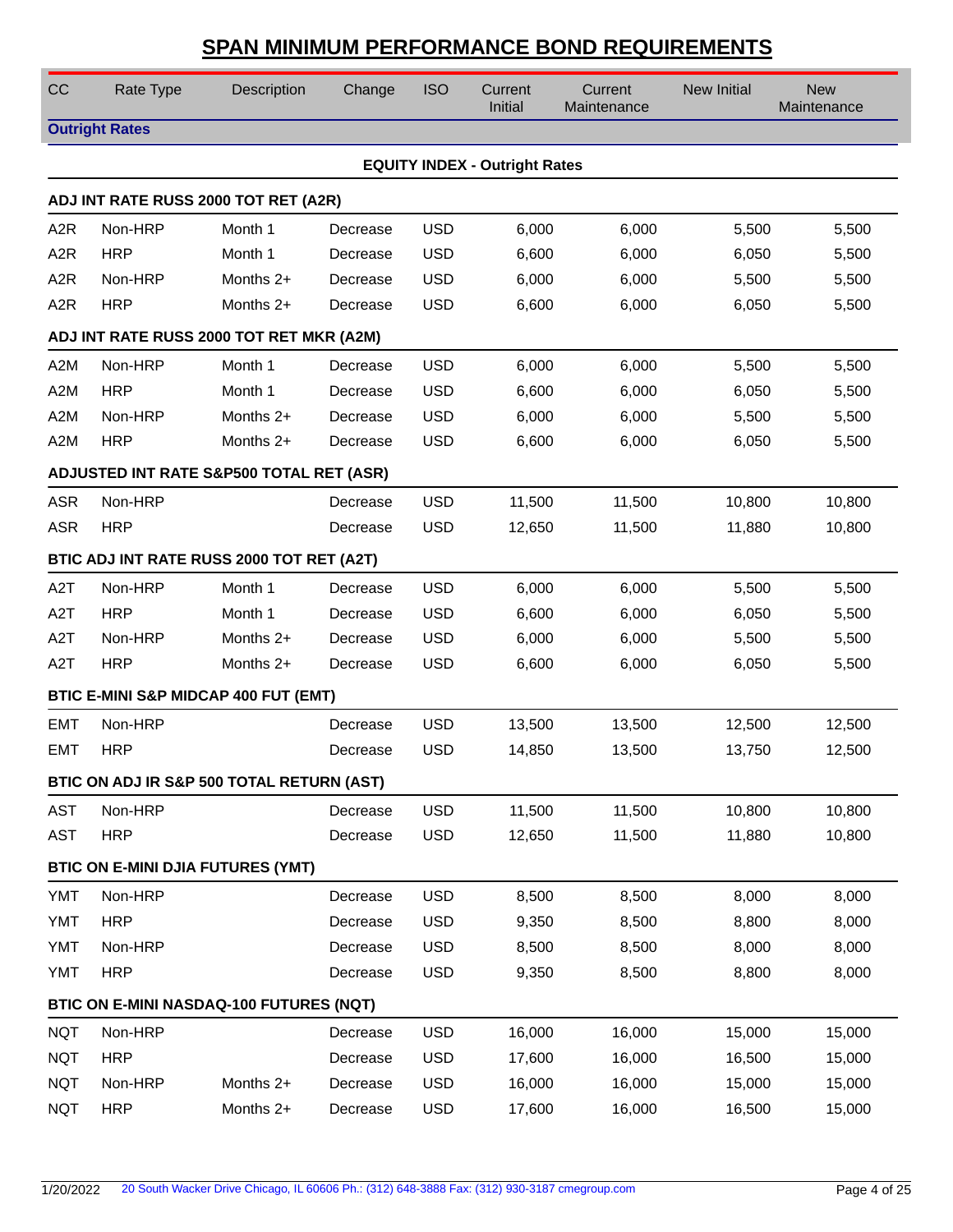| CC         | Rate Type                                     | Description | Change   | <b>ISO</b> | Current<br>Initial | Current<br>Maintenance | New Initial | <b>New</b><br>Maintenance |
|------------|-----------------------------------------------|-------------|----------|------------|--------------------|------------------------|-------------|---------------------------|
|            | <b>Outright Rates</b>                         |             |          |            |                    |                        |             |                           |
|            | BTIC ON EMINI RUSSELL 2000 VALUE IN (2VT)     |             |          |            |                    |                        |             |                           |
| 2VT        | Non-HRP                                       |             | Decrease | <b>USD</b> | 6,500              | 6,500                  | 6,000       | 6,000                     |
| 2VT        | <b>HRP</b>                                    |             | Decrease | <b>USD</b> | 7,150              | 6,500                  | 6,600       | 6,000                     |
|            | BTIC ON E-MINI S&P 500 FUTURES (EST)          |             |          |            |                    |                        |             |                           |
| <b>EST</b> | Non-HRP                                       | Month 1     | Decrease | <b>USD</b> | 11,500             | 11,500                 | 10,800      | 10,800                    |
| <b>EST</b> | <b>HRP</b>                                    | Month 1     | Decrease | <b>USD</b> | 12,650             | 11,500                 | 11,880      | 10,800                    |
| <b>EST</b> | Non-HRP                                       | Months 3+   | Decrease | <b>USD</b> | 11,500             | 11,500                 | 10,800      | 10,800                    |
| <b>EST</b> | <b>HRP</b>                                    | Months 3+   | Decrease | <b>USD</b> | 12,650             | 11,500                 | 11,880      | 10,800                    |
| <b>EST</b> | Non-HRP                                       | Month 2     | Decrease | <b>USD</b> | 11,500             | 11,500                 | 10,800      | 10,800                    |
| <b>EST</b> | <b>HRP</b>                                    | Month 2     | Decrease | <b>USD</b> | 12,650             | 11,500                 | 11,880      | 10,800                    |
|            | <b>BTIC ON NIKKEI STOCK AVERAGE FUT (NKT)</b> |             |          |            |                    |                        |             |                           |
| <b>NKT</b> | Non-HRP                                       |             | Decrease | <b>USD</b> | 7,250              | 7,250                  | 6,500       | 6,500                     |
| <b>NKT</b> | <b>HRP</b>                                    |             | Decrease | <b>USD</b> | 7,975              | 7,250                  | 7,150       | 6,500                     |
|            | BTIC ON S&P 500 TOTAL RETURN INDEX (TRB)      |             |          |            |                    |                        |             |                           |
| <b>TRB</b> | Non-HRP                                       |             | Decrease | <b>USD</b> | 11,500             | 11,500                 | 10,800      | 10,800                    |
| <b>TRB</b> | <b>HRP</b>                                    |             | Decrease | <b>USD</b> | 12,650             | 11,500                 | 11,880      | 10,800                    |
|            | BTIC ON YEN DENOMINATED NIKKEI FUT (NIT)      |             |          |            |                    |                        |             |                           |
| <b>NIT</b> | Non-HRP                                       |             | Decrease | <b>JPY</b> | 725,000            | 725,000                | 650,000     | 650,000                   |
| <b>NIT</b> | <b>HRP</b>                                    |             | Decrease | <b>JPY</b> | 797,500            | 725,000                | 715,000     | 650,000                   |
|            | <b>E-MINI DJIA FUTURES MARKER (YMI)</b>       |             |          |            |                    |                        |             |                           |
| YMI        | Non-HRP                                       |             | Decrease | <b>USD</b> | 8,500              | 8,500                  | 8,000       | 8,000                     |
| YMI        | <b>HRP</b>                                    |             | Decrease | <b>USD</b> | 9,350              | 8,500                  | 8,800       | 8,000                     |
| YMI        | Non-HRP                                       |             | Decrease | <b>USD</b> | 8,500              | 8,500                  | 8,000       | 8,000                     |
| YMI        | <b>HRP</b>                                    |             | Decrease | <b>USD</b> | 9,350              | 8,500                  | 8,800       | 8,000                     |
|            | E-MINI DOW (\$5) FUTURES (YM)                 |             |          |            |                    |                        |             |                           |
| YM         | Non-HRP                                       |             | Decrease | <b>USD</b> | 8,500              | 8,500                  | 8,000       | 8,000                     |
| YM         | <b>HRP</b>                                    |             | Decrease | <b>USD</b> | 9,350              | 8,500                  | 8,800       | 8,000                     |
| YM         | Non-HRP                                       |             | Decrease | <b>USD</b> | 8,500              | 8,500                  | 8,000       | 8,000                     |
| YM         | <b>HRP</b>                                    |             | Decrease | <b>USD</b> | 9,350              | 8,500                  | 8,800       | 8,000                     |
|            | <b>EMINI MIDCAP FUTURES (ME)</b>              |             |          |            |                    |                        |             |                           |
| ME         | Non-HRP                                       |             | Decrease | <b>USD</b> | 13,500             | 13,500                 | 12,500      | 12,500                    |
| ME         | <b>HRP</b>                                    |             | Decrease | <b>USD</b> | 14,850             | 13,500                 | 13,750      | 12,500                    |
|            | E-MINI NASDAQ 100 FUTURES (NQ)                |             |          |            |                    |                        |             |                           |
| NQ         | Non-HRP                                       |             | Decrease | <b>USD</b> | 16,000             | 16,000                 | 15,000      | 15,000                    |
| NQ.        | <b>HRP</b>                                    |             | Decrease | <b>USD</b> | 17,600             | 16,000                 | 16,500      | 15,000                    |
| <b>NQ</b>  | Non-HRP                                       | Months 2+   | Decrease | <b>USD</b> | 16,000             | 16,000                 | 15,000      | 15,000                    |
| NQ         | <b>HRP</b>                                    | Months 2+   | Decrease | <b>USD</b> | 17,600             | 16,000                 | 16,500      | 15,000                    |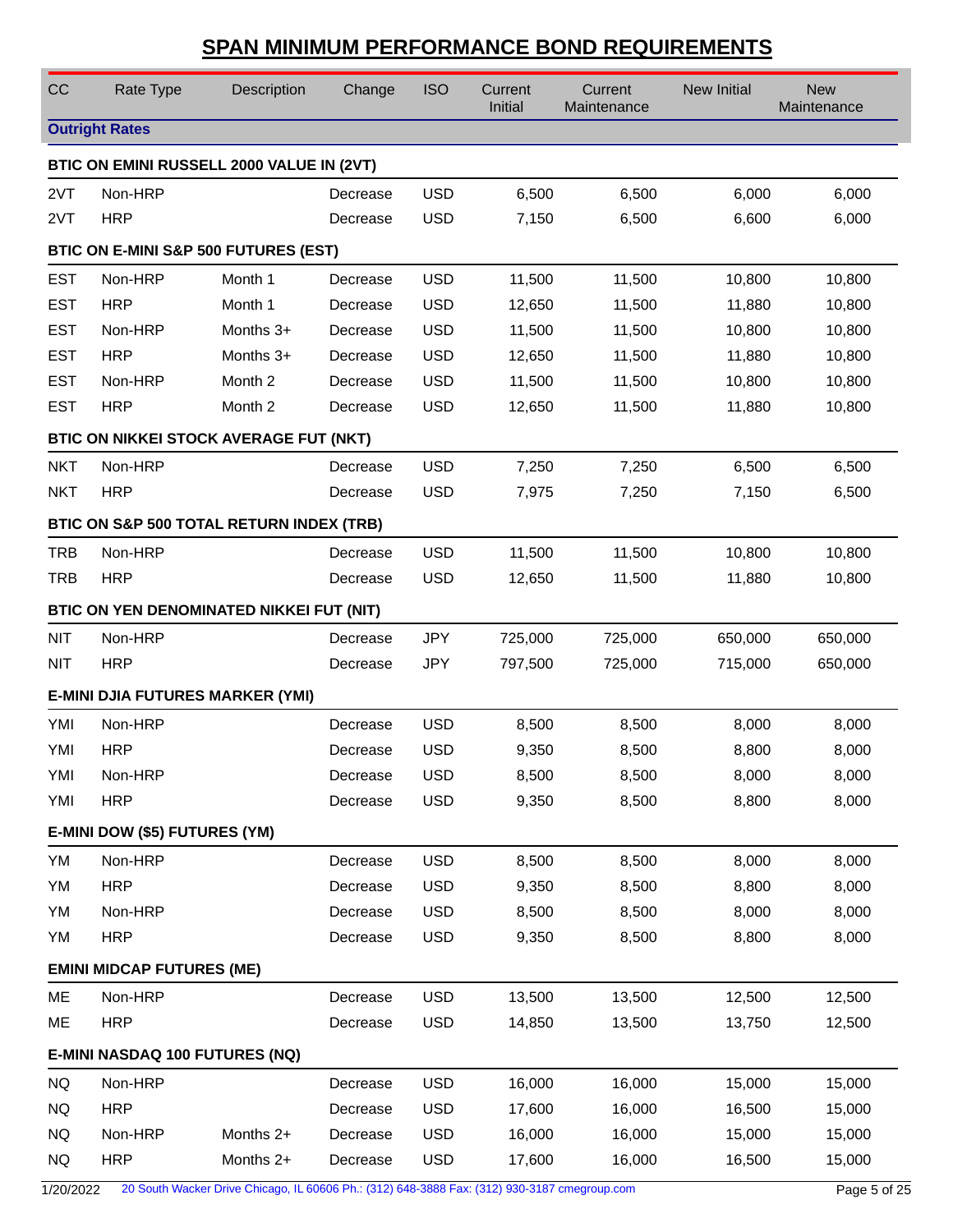| CC                                      | Rate Type                                        | Description | Change   | <b>ISO</b> | Current<br>Initial | Current<br>Maintenance | <b>New Initial</b> | <b>New</b><br>Maintenance |  |  |  |
|-----------------------------------------|--------------------------------------------------|-------------|----------|------------|--------------------|------------------------|--------------------|---------------------------|--|--|--|
|                                         | <b>Outright Rates</b>                            |             |          |            |                    |                        |                    |                           |  |  |  |
|                                         | E-MINI NASDAQ-100 FUT TACO MARKER (QQ1)          |             |          |            |                    |                        |                    |                           |  |  |  |
| QQ1                                     | Non-HRP                                          |             | Decrease | <b>USD</b> | 16,000             | 16,000                 | 15,000             | 15,000                    |  |  |  |
| QQ1                                     | <b>HRP</b>                                       |             | Decrease | <b>USD</b> | 17,600             | 16,000                 | 16,500             | 15,000                    |  |  |  |
| QQ1                                     | Non-HRP                                          | Months 2+   | Decrease | <b>USD</b> | 16,000             | 16,000                 | 15,000             | 15,000                    |  |  |  |
| QQ1                                     | <b>HRP</b>                                       | Months 2+   | Decrease | <b>USD</b> | 17,600             | 16,000                 | 16,500             | 15,000                    |  |  |  |
|                                         | E-MINI NASDAQ-100 FUTURES MARKER (NQI)           |             |          |            |                    |                        |                    |                           |  |  |  |
| <b>NQI</b>                              | Non-HRP                                          |             | Decrease | <b>USD</b> | 16,000             | 16,000                 | 15,000             | 15,000                    |  |  |  |
| <b>NQI</b>                              | <b>HRP</b>                                       |             | Decrease | <b>USD</b> | 17,600             | 16,000                 | 16,500             | 15,000                    |  |  |  |
| <b>NQI</b>                              | Non-HRP                                          | Months 2+   | Decrease | <b>USD</b> | 16,000             | 16,000                 | 15,000             | 15,000                    |  |  |  |
| <b>NQI</b>                              | <b>HRP</b>                                       | Months 2+   | Decrease | <b>USD</b> | 17,600             | 16,000                 | 16,500             | 15,000                    |  |  |  |
| E-MINI NIKKEI 225 YEN DENOMINATED (ENY) |                                                  |             |          |            |                    |                        |                    |                           |  |  |  |
| <b>ENY</b>                              | Non-HRP                                          |             | Decrease | <b>JPY</b> | 145,000            | 145,000                | 130,000            | 130,000                   |  |  |  |
| <b>ENY</b>                              | <b>HRP</b>                                       |             | Decrease | <b>JPY</b> | 159,500            | 145,000                | 143,000            | 130,000                   |  |  |  |
|                                         | EMINI RUSSELL 2000 SYN MARKER (RTI)              |             |          |            |                    |                        |                    |                           |  |  |  |
| <b>RTI</b>                              | Non-HRP                                          |             | Decrease | <b>USD</b> | 6,500              | 6,500                  | 6,000              | 6,000                     |  |  |  |
| <b>RTI</b>                              | <b>HRP</b>                                       |             | Decrease | <b>USD</b> | 7,150              | 6,500                  | 6,600              | 6,000                     |  |  |  |
|                                         | <b>EMINI RUSSELL 2000 VALUE IND MARKER (2VI)</b> |             |          |            |                    |                        |                    |                           |  |  |  |
| 2VI                                     | Non-HRP                                          |             | Decrease | <b>USD</b> | 6,500              | 6,500                  | 6,000              | 6,000                     |  |  |  |
| 2VI                                     | <b>HRP</b>                                       |             | Decrease | <b>USD</b> | 7,150              | 6,500                  | 6,600              | 6,000                     |  |  |  |
|                                         | EMINI RUSSELL 2000 VALUE INDEX FUTU (R2V)        |             |          |            |                    |                        |                    |                           |  |  |  |
| R <sub>2</sub> V                        | Non-HRP                                          |             | Decrease | <b>USD</b> | 6,500              | 6,500                  | 6,000              | 6,000                     |  |  |  |
| R <sub>2</sub> V                        | <b>HRP</b>                                       |             | Decrease | <b>USD</b> | 7,150              | 6,500                  | 6,600              | 6,000                     |  |  |  |
|                                         | E-MINI S&P 500 FUTURES (ES)                      |             |          |            |                    |                        |                    |                           |  |  |  |
| ES                                      | Non-HRP                                          | Month 1     | Decrease | <b>USD</b> | 11,500             | 11,500                 | 10,800             | 10,800                    |  |  |  |
| ES                                      | <b>HRP</b>                                       | Month 1     | Decrease | <b>USD</b> | 12,650             | 11,500                 | 11,880             | 10,800                    |  |  |  |
| ES                                      | Non-HRP                                          | Months 3+   | Decrease | <b>USD</b> | 11,500             | 11,500                 | 10,800             | 10,800                    |  |  |  |
| ES                                      | <b>HRP</b>                                       | Months 3+   | Decrease | <b>USD</b> | 12,650             | 11,500                 | 11,880             | 10,800                    |  |  |  |
| ES                                      | Non-HRP                                          | Month 2     | Decrease | <b>USD</b> | 11,500             | 11,500                 | 10,800             | 10,800                    |  |  |  |
| ES                                      | <b>HRP</b>                                       | Month 2     | Decrease | <b>USD</b> | 12,650             | 11,500                 | 11,880             | 10,800                    |  |  |  |
|                                         | <b>E-MINI S&amp;P 500 FUTURES MARKER (ESI)</b>   |             |          |            |                    |                        |                    |                           |  |  |  |
| <b>ESI</b>                              | Non-HRP                                          | Month 1     | Decrease | <b>USD</b> | 11,500             | 11,500                 | 10,800             | 10,800                    |  |  |  |
| <b>ESI</b>                              | <b>HRP</b>                                       | Month 1     | Decrease | <b>USD</b> | 12,650             | 11,500                 | 11,880             | 10,800                    |  |  |  |
| ESI                                     | Non-HRP                                          | Months 3+   | Decrease | <b>USD</b> | 11,500             | 11,500                 | 10,800             | 10,800                    |  |  |  |
| ESI                                     | <b>HRP</b>                                       | Months 3+   | Decrease | <b>USD</b> | 12,650             | 11,500                 | 11,880             | 10,800                    |  |  |  |
| ESI                                     | Non-HRP                                          | Month 2     | Decrease | <b>USD</b> | 11,500             | 11,500                 | 10,800             | 10,800                    |  |  |  |
| <b>ESI</b>                              | <b>HRP</b>                                       | Month 2     | Decrease | <b>USD</b> | 12,650             | 11,500                 | 11,880             | 10,800                    |  |  |  |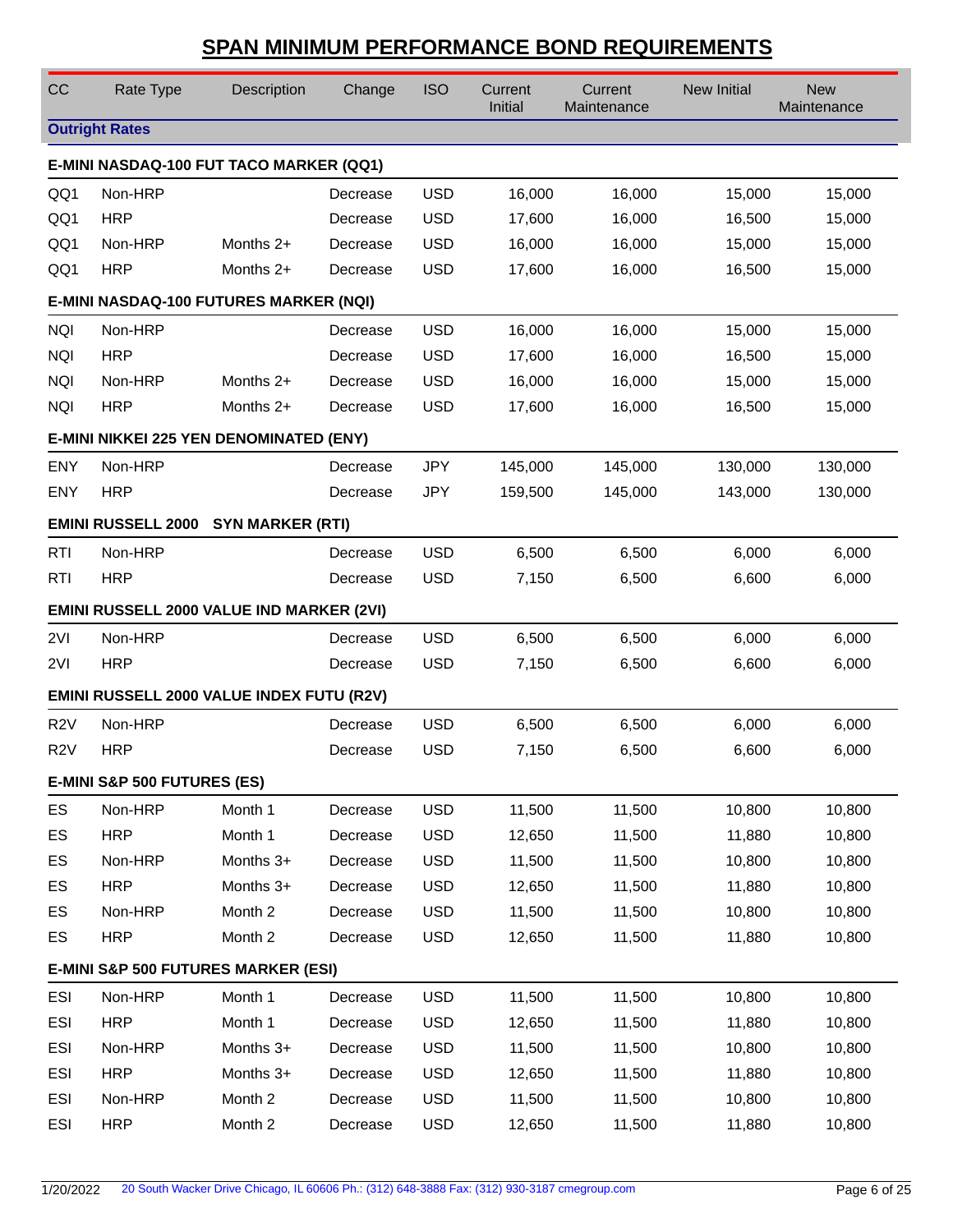| CC                                   | Rate Type                                 | Description | Change   | <b>ISO</b> | Current<br>Initial | Current<br>Maintenance | New Initial | <b>New</b><br>Maintenance |  |  |
|--------------------------------------|-------------------------------------------|-------------|----------|------------|--------------------|------------------------|-------------|---------------------------|--|--|
|                                      | <b>Outright Rates</b>                     |             |          |            |                    |                        |             |                           |  |  |
|                                      | E-MINI S&P MIDCAP 400 SYNT MARKER (ETT)   |             |          |            |                    |                        |             |                           |  |  |
| <b>ETT</b>                           | Non-HRP                                   |             | Decrease | <b>USD</b> | 13,500             | 13,500                 | 12,500      | 12,500                    |  |  |
| <b>ETT</b>                           | <b>HRP</b>                                |             | Decrease | <b>USD</b> | 14,850             | 13,500                 | 13,750      | 12,500                    |  |  |
|                                      | MICRO E-MINI DOW JONES AVE FUTURE (MYM)   |             |          |            |                    |                        |             |                           |  |  |
| <b>MYM</b>                           | Non-HRP                                   |             | Decrease | <b>USD</b> | 850                | 850                    | 800         | 800                       |  |  |
| <b>MYM</b>                           | <b>HRP</b>                                |             | Decrease | <b>USD</b> | 935                | 850                    | 880         | 800                       |  |  |
| <b>MYM</b>                           | Non-HRP                                   |             | Decrease | <b>USD</b> | 850                | 850                    | 800         | 800                       |  |  |
| <b>MYM</b>                           | <b>HRP</b>                                |             | Decrease | <b>USD</b> | 935                | 850                    | 880         | 800                       |  |  |
| MICRO E-MINI NASDAQ 100 FUTURE (MNQ) |                                           |             |          |            |                    |                        |             |                           |  |  |
| <b>MNQ</b>                           | Non-HRP                                   |             | Decrease | <b>USD</b> | 1,600              | 1,600                  | 1,500       | 1,500                     |  |  |
| <b>MNQ</b>                           | <b>HRP</b>                                |             | Decrease | <b>USD</b> | 1,760              | 1,600                  | 1,650       | 1,500                     |  |  |
| <b>MNQ</b>                           | Non-HRP                                   | Months $2+$ | Decrease | <b>USD</b> | 1,600              | 1,600                  | 1,500       | 1,500                     |  |  |
| <b>MNQ</b>                           | <b>HRP</b>                                | Months 2+   | Decrease | <b>USD</b> | 1,760              | 1,600                  | 1,650       | 1,500                     |  |  |
| MICRO E-MINI S&P 500 FUTURES (MES)   |                                           |             |          |            |                    |                        |             |                           |  |  |
| <b>MES</b>                           | Non-HRP                                   | Month 1     | Decrease | <b>USD</b> | 1,150              | 1,150                  | 1,080       | 1,080                     |  |  |
| <b>MES</b>                           | <b>HRP</b>                                | Month 1     | Decrease | <b>USD</b> | 1,265              | 1,150                  | 1,188       | 1,080                     |  |  |
| <b>MES</b>                           | Non-HRP                                   | Months 3+   | Decrease | <b>USD</b> | 1,150              | 1,150                  | 1,080       | 1,080                     |  |  |
| <b>MES</b>                           | <b>HRP</b>                                | Months 3+   | Decrease | <b>USD</b> | 1,265              | 1,150                  | 1,188       | 1,080                     |  |  |
| <b>MES</b>                           | Non-HRP                                   | Month 2     | Decrease | <b>USD</b> | 1,150              | 1,150                  | 1,080       | 1,080                     |  |  |
| <b>MES</b>                           | <b>HRP</b>                                | Month 2     | Decrease | <b>USD</b> | 1,265              | 1,150                  | 1,188       | 1,080                     |  |  |
|                                      | <b>NIKKEI 225 DOLLAR FUTURES (NK)</b>     |             |          |            |                    |                        |             |                           |  |  |
| <b>NK</b>                            | Non-HRP                                   |             | Decrease | <b>USD</b> | 7,250              | 7,250                  | 6,500       | 6,500                     |  |  |
| <b>NK</b>                            | <b>HRP</b>                                |             | Decrease | <b>USD</b> | 7,975              | 7,250                  | 7,150       | 6,500                     |  |  |
|                                      | NIKKEI 225 YEN FUT (N1)                   |             |          |            |                    |                        |             |                           |  |  |
| N <sub>1</sub>                       | Non-HRP                                   |             | Decrease | <b>JPY</b> | 725,000            | 725,000                | 650,000     | 650,000                   |  |  |
| N <sub>1</sub>                       | <b>HRP</b>                                |             | Decrease | <b>JPY</b> | 797,500            | 725,000                | 715,000     | 650,000                   |  |  |
|                                      | NIKKEI STOCK AVERAGE FUTURES MARKER (NKM) |             |          |            |                    |                        |             |                           |  |  |
| <b>NKM</b>                           | Non-HRP                                   |             | Decrease | <b>USD</b> | 7,250              | 7,250                  | 6,500       | 6,500                     |  |  |
| <b>NKM</b>                           | <b>HRP</b>                                |             | Decrease | <b>USD</b> | 7,975              | 7,250                  | 7,150       | 6,500                     |  |  |
|                                      | S&P 500 FUTURES (SP)                      |             |          |            |                    |                        |             |                           |  |  |
| <b>SP</b>                            | Non-HRP                                   | Month 1     | Decrease | <b>USD</b> | 57,500             | 57,500                 | 54,000      | 54,000                    |  |  |
| <b>SP</b>                            | <b>HRP</b>                                | Month 1     | Decrease | <b>USD</b> | 63,250             | 57,500                 | 59,400      | 54,000                    |  |  |
| <b>SP</b>                            | Non-HRP                                   | Months 3+   | Decrease | <b>USD</b> | 57,500             | 57,500                 | 54,000      | 54,000                    |  |  |
| <b>SP</b>                            | <b>HRP</b>                                | Months 3+   | Decrease | <b>USD</b> | 63,250             | 57,500                 | 59,400      | 54,000                    |  |  |
| <b>SP</b>                            | Non-HRP                                   | Month 2     | Decrease | <b>USD</b> | 57,500             | 57,500                 | 54,000      | 54,000                    |  |  |
| <b>SP</b>                            | <b>HRP</b>                                | Month 2     | Decrease | <b>USD</b> | 63,250             | 57,500                 | 59,400      | 54,000                    |  |  |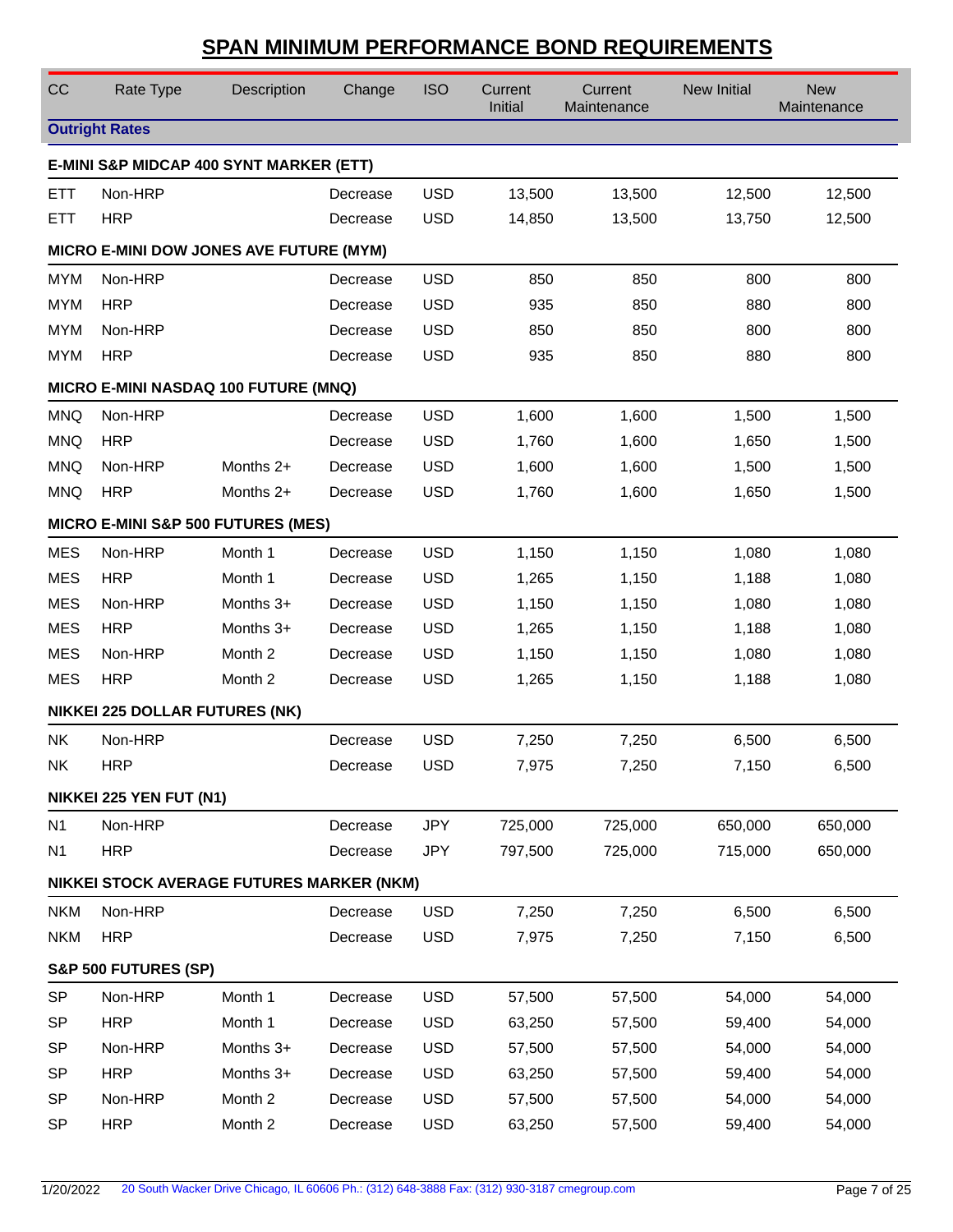| CC                                                 | Rate Type                                           | Description | Change   | <b>ISO</b> | Current<br>Initial | Current<br>Maintenance | <b>New Initial</b> | <b>New</b><br>Maintenance |  |  |  |
|----------------------------------------------------|-----------------------------------------------------|-------------|----------|------------|--------------------|------------------------|--------------------|---------------------------|--|--|--|
|                                                    | <b>Outright Rates</b>                               |             |          |            |                    |                        |                    |                           |  |  |  |
|                                                    | <b>S&amp;P 500 TOTAL RETURN INDEX FUTURES (TRI)</b> |             |          |            |                    |                        |                    |                           |  |  |  |
| TRI                                                | Non-HRP                                             |             | Decrease | <b>USD</b> | 11,500             | 11,500                 | 10,800             | 10,800                    |  |  |  |
| <b>TRI</b>                                         | <b>HRP</b>                                          |             | Decrease | <b>USD</b> | 12,650             | 11,500                 | 11,880             | 10,800                    |  |  |  |
| <b>S&amp;P 500 TOTAL RETURN INDEX MARKER (TRM)</b> |                                                     |             |          |            |                    |                        |                    |                           |  |  |  |
| <b>TRM</b>                                         | Non-HRP                                             |             | Decrease | <b>USD</b> | 11,500             | 11,500                 | 10,800             | 10,800                    |  |  |  |
| <b>TRM</b>                                         | <b>HRP</b>                                          |             | Decrease | <b>USD</b> | 12,650             | 11,500                 | 11,880             | 10,800                    |  |  |  |
|                                                    | TACO ON E-MINI NASDAQ-100 FUTURES (NQQ)             |             |          |            |                    |                        |                    |                           |  |  |  |
| <b>NQQ</b>                                         | Non-HRP                                             |             | Decrease | <b>USD</b> | 16,000             | 16,000                 | 15,000             | 15,000                    |  |  |  |
| <b>NQQ</b>                                         | <b>HRP</b>                                          |             | Decrease | <b>USD</b> | 17,600             | 16,000                 | 16,500             | 15,000                    |  |  |  |
| <b>NQQ</b>                                         | Non-HRP                                             | Months $2+$ | Decrease | <b>USD</b> | 16,000             | 16,000                 | 15,000             | 15,000                    |  |  |  |
| <b>NQQ</b>                                         | <b>HRP</b>                                          | Months $2+$ | Decrease | <b>USD</b> | 17,600             | 16,000                 | 16,500             | 15,000                    |  |  |  |
|                                                    | TACO ON E-MINI S&P 500 FUTURES (ESQ)                |             |          |            |                    |                        |                    |                           |  |  |  |
| <b>ESQ</b>                                         | Non-HRP                                             | Month 1     | Decrease | <b>USD</b> | 11,500             | 11,500                 | 10,800             | 10,800                    |  |  |  |
| <b>ESQ</b>                                         | <b>HRP</b>                                          | Month 1     | Decrease | <b>USD</b> | 12,650             | 11,500                 | 11,880             | 10,800                    |  |  |  |
| <b>ESQ</b>                                         | Non-HRP                                             | Months 3+   | Decrease | <b>USD</b> | 11,500             | 11,500                 | 10,800             | 10,800                    |  |  |  |
| <b>ESQ</b>                                         | <b>HRP</b>                                          | Months 3+   | Decrease | <b>USD</b> | 12,650             | 11,500                 | 11,880             | 10,800                    |  |  |  |
| <b>ESQ</b>                                         | Non-HRP                                             | Month 2     | Decrease | <b>USD</b> | 11,500             | 11,500                 | 10,800             | 10,800                    |  |  |  |
| <b>ESQ</b>                                         | <b>HRP</b>                                          | Month 2     | Decrease | <b>USD</b> | 12,650             | 11,500                 | 11,880             | 10,800                    |  |  |  |
| YEN DENOMINATED NIKKEI MARKER (NIM)                |                                                     |             |          |            |                    |                        |                    |                           |  |  |  |
| <b>NIM</b>                                         | Non-HRP                                             |             | Decrease | <b>JPY</b> | 725,000            | 725,000                | 650,000            | 650,000                   |  |  |  |
| <b>NIM</b>                                         | <b>HRP</b>                                          |             | Decrease | <b>JPY</b> | 797,500            | 725,000                | 715,000            | 650,000                   |  |  |  |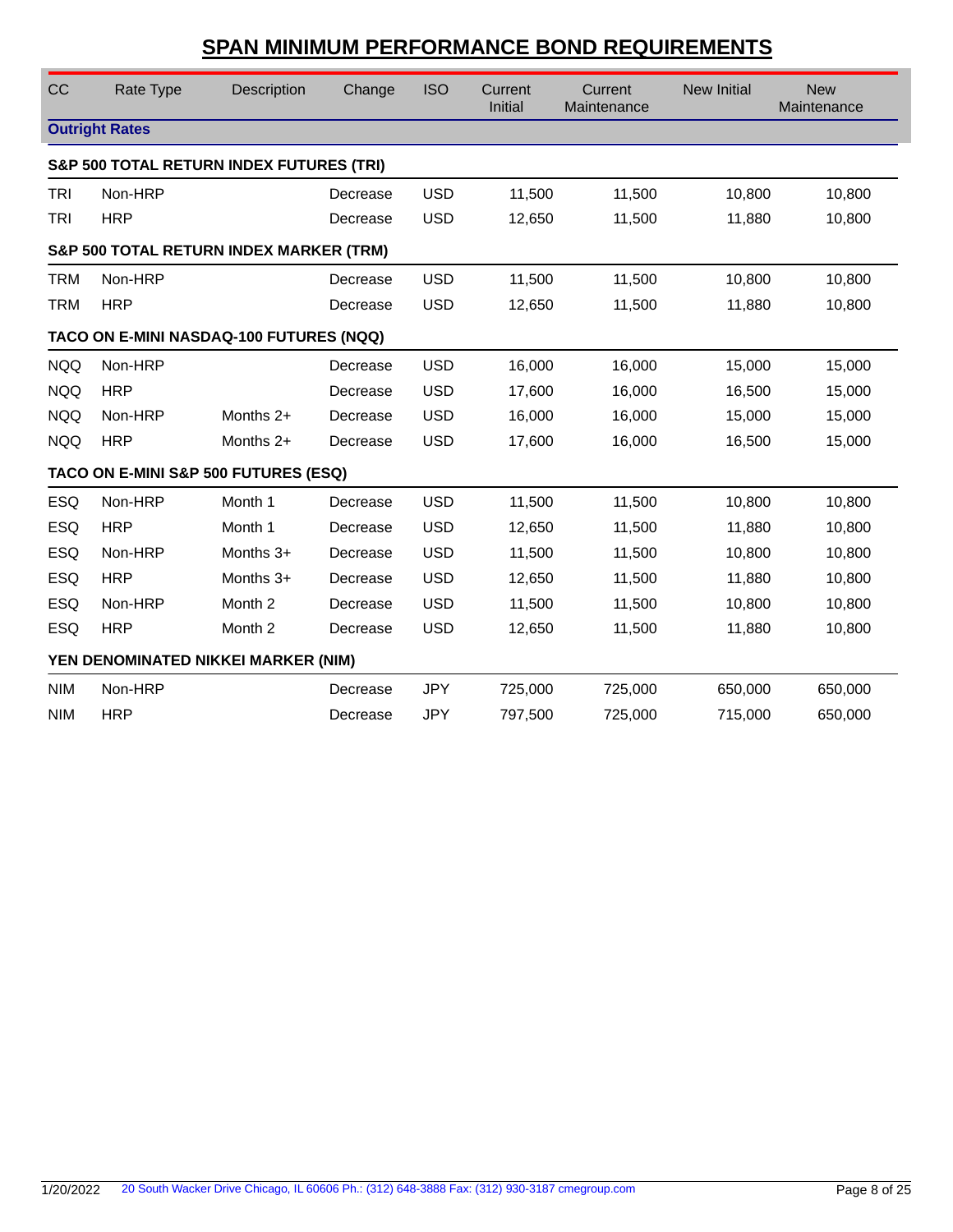| CC              | Rate Type                                        | Description       | Change   | <b>ISO</b> | Current<br>Initial              | Current<br>Maintenance | <b>New Initial</b> | <b>New</b><br>Maintenance |
|-----------------|--------------------------------------------------|-------------------|----------|------------|---------------------------------|------------------------|--------------------|---------------------------|
|                 | <b>Outright Rates</b>                            |                   |          |            |                                 |                        |                    |                           |
|                 |                                                  |                   |          |            | <b>FREIGHT - Outright Rates</b> |                        |                    |                           |
|                 | FREIGHT ROUTE LIQUID PETROLEUM GAS (FLP)         |                   |          |            |                                 |                        |                    |                           |
| <b>FLP</b>      | Non-HRP                                          | Mth 1             | Decrease | <b>USD</b> | 14,000                          | 14,000                 | 11,000             | 11,000                    |
| <b>FLP</b>      | <b>HRP</b>                                       | Mth 1             | Decrease | <b>USD</b> | 15,400                          | 14,000                 | 12,100             | 11,000                    |
| <b>FLP</b>      | Non-HRP                                          | Mths 2            | Decrease | <b>USD</b> | 14,000                          | 14,000                 | 11,000             | 11,000                    |
| <b>FLP</b>      | <b>HRP</b>                                       | Mths 2            | Decrease | <b>USD</b> | 15,400                          | 14,000                 | 12,100             | 11,000                    |
| <b>FLP</b>      | Non-HRP                                          | Mnths 3-5         | Decrease | <b>USD</b> | 14,000                          | 14,000                 | 11,000             | 11,000                    |
| <b>FLP</b>      | <b>HRP</b>                                       | Mnths 3-5         | Decrease | <b>USD</b> | 15,400                          | 14,000                 | 12,100             | 11,000                    |
| <b>FLP</b>      | Non-HRP                                          | Months 6+         | Decrease | <b>USD</b> | 11,000                          | 11,000                 | 8,000              | 8,000                     |
| <b>FLP</b>      | <b>HRP</b>                                       | Months 6+         | Decrease | <b>USD</b> | 12,100                          | 11,000                 | 8,800              | 8,000                     |
|                 | <b>FREIGHT ROUTE TC14 (BALTIC) FUTURES (FRC)</b> |                   |          |            |                                 |                        |                    |                           |
| <b>FRC</b>      | Non-HRP                                          | Mnth 1            | Increase | <b>USD</b> | 6,000                           | 6,000                  | 7,000              | 7,000                     |
| <b>FRC</b>      | <b>HRP</b>                                       | Mnth 1            | Increase | <b>USD</b> | 6,600                           | 6,000                  | 7,700              | 7,000                     |
| <b>FRC</b>      | Non-HRP                                          | Mnths 2           | Increase | <b>USD</b> | 5,000                           | 5,000                  | 7,000              | 7,000                     |
| <b>FRC</b>      | <b>HRP</b>                                       | Mnths 2           | Increase | <b>USD</b> | 5,500                           | 5,000                  | 7,700              | 7,000                     |
| <b>FRC</b>      | Non-HRP                                          | Mnths $3+$        | Increase | <b>USD</b> | 4,500                           | 4,500                  | 5,500              | 5,500                     |
| <b>FRC</b>      | <b>HRP</b>                                       | Mnths $3+$        | Increase | <b>USD</b> | 4,950                           | 4,500                  | 6,050              | 5,500                     |
|                 | <b>FREIGHT ROUTE TC6 (BALTIC) FUT (TC6)</b>      |                   |          |            |                                 |                        |                    |                           |
| TC <sub>6</sub> | Non-HRP                                          | Mnth 1            | Increase | <b>USD</b> | 3,000                           | 3,000                  | 4,000              | 4,000                     |
| TC <sub>6</sub> | <b>HRP</b>                                       | Mnth 1            | Increase | <b>USD</b> | 3,300                           | 3,000                  | 4,400              | 4,000                     |
| TC <sub>6</sub> | Non-HRP                                          | Mnth <sub>2</sub> | Increase | <b>USD</b> | 3,000                           | 3,000                  | 4,000              | 4,000                     |
| TC <sub>6</sub> | <b>HRP</b>                                       | Mnth <sub>2</sub> | Increase | <b>USD</b> | 3,300                           | 3,000                  | 4,400              | 4,000                     |
| TC <sub>6</sub> | Non-HRP                                          | Mnths 3+          | Increase | <b>USD</b> | 2,500                           | 2,500                  | 3,300              | 3,300                     |
| TC <sub>6</sub> | <b>HRP</b>                                       | Mnths $3+$        | Increase | <b>USD</b> | 2,750                           | 2,500                  | 3,630              | 3,300                     |
|                 | <b>FREIGHT ROUTE TC9 (BALTIC) FUTURES (TC9)</b>  |                   |          |            |                                 |                        |                    |                           |
| TC <sub>9</sub> | Non-HRP                                          | Mth 1             | Increase | <b>USD</b> | 3,500                           | 3,500                  | 4,000              | 4,000                     |
| TC <sub>9</sub> | <b>HRP</b>                                       | Mth 1             | Increase | <b>USD</b> | 3,850                           | 3,500                  | 4,400              | 4,000                     |
| TC <sub>9</sub> | Non-HRP                                          | Mths 2            | Increase | <b>USD</b> | 3,000                           | 3,000                  | 3,800              | 3,800                     |
| TC <sub>9</sub> | <b>HRP</b>                                       | Mths 2            | Increase | <b>USD</b> | 3,300                           | 3,000                  | 4,180              | 3,800                     |
| TC <sub>9</sub> | Non-HRP                                          | Mnths 3-5         | Increase | <b>USD</b> | 2,000                           | 2,000                  | 2,600              | 2,600                     |
| TC <sub>9</sub> | <b>HRP</b>                                       | Mnths 3-5         | Increase | <b>USD</b> | 2,200                           | 2,000                  | 2,860              | 2,600                     |
| TC <sub>9</sub> | Non-HRP                                          | Months 6+         | Increase | <b>USD</b> | 1,750                           | 1,750                  | 2,200              | 2,200                     |
| TC <sub>9</sub> | <b>HRP</b>                                       | Months 6+         | Increase | <b>USD</b> | 1,925                           | 1,750                  | 2,420              | 2,200                     |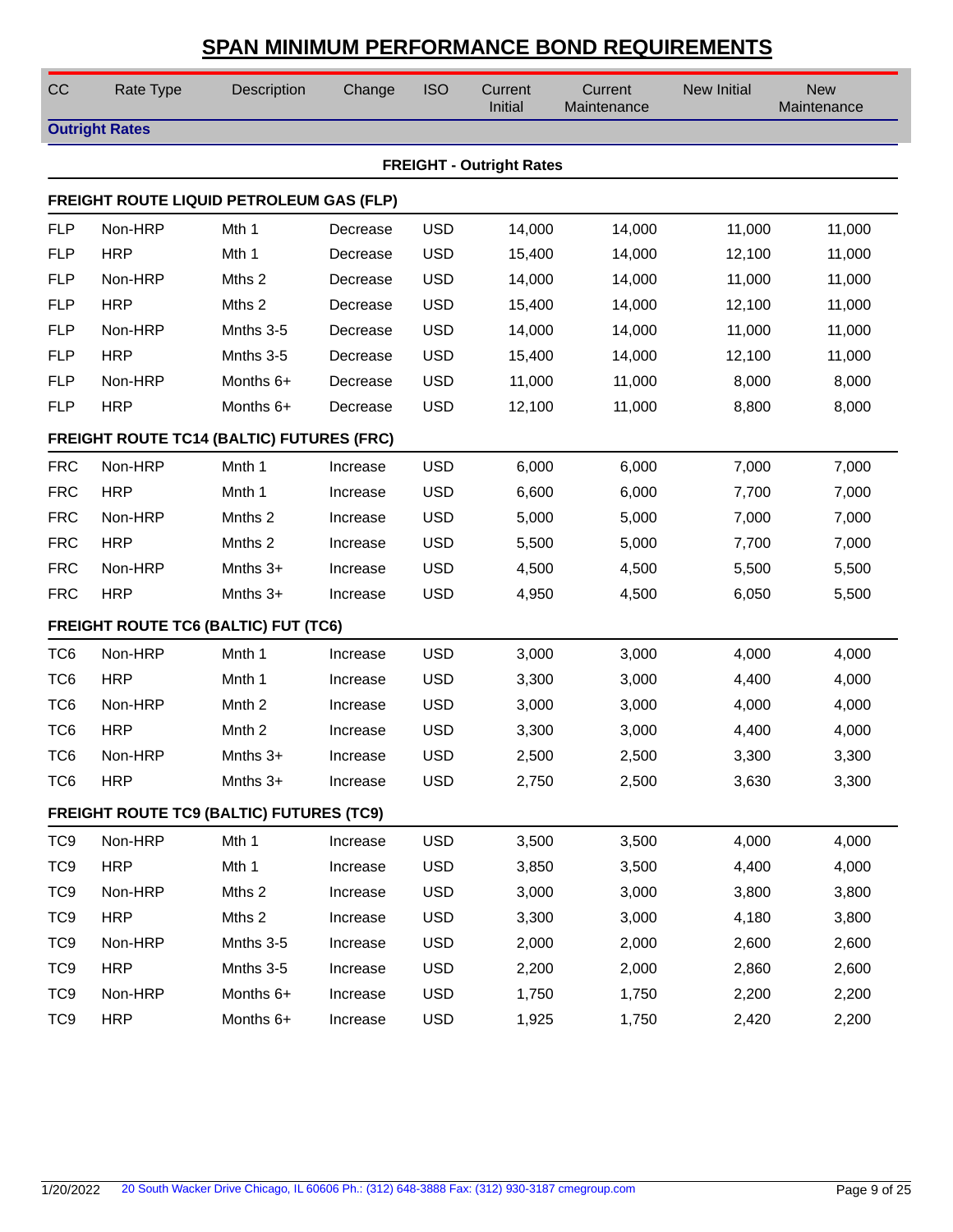| CC                                               | Rate Type                                        | Description       | Change   | <b>ISO</b> | Current<br>Initial | Current<br>Maintenance | <b>New Initial</b> | <b>New</b><br>Maintenance |  |  |  |
|--------------------------------------------------|--------------------------------------------------|-------------------|----------|------------|--------------------|------------------------|--------------------|---------------------------|--|--|--|
|                                                  | <b>Outright Rates</b>                            |                   |          |            |                    |                        |                    |                           |  |  |  |
|                                                  | <b>FREIGHT ROUTE TD20 (BALTIC) FUTURES (T2D)</b> |                   |          |            |                    |                        |                    |                           |  |  |  |
| T <sub>2</sub> D                                 | Non-HRP                                          | Mth 1             | Increase | <b>USD</b> | 2,300              | 2,300                  | 2,800              | 2,800                     |  |  |  |
| T <sub>2</sub> D                                 | <b>HRP</b>                                       | Mth 1             | Increase | <b>USD</b> | 2,530              | 2,300                  | 3,080              | 2,800                     |  |  |  |
| T <sub>2</sub> D                                 | Non-HRP                                          | Mths $2-3$        | Increase | <b>USD</b> | 2,300              | 2,300                  | 2,800              | 2,800                     |  |  |  |
| T <sub>2</sub> D                                 | <b>HRP</b>                                       | Mths 2-3          | Increase | <b>USD</b> | 2,530              | 2,300                  | 3,080              | 2,800                     |  |  |  |
| T <sub>2</sub> D                                 | Non-HRP                                          | Mnths 4-5         | Increase | <b>USD</b> | 2,000              | 2,000                  | 2,600              | 2,600                     |  |  |  |
| T <sub>2</sub> D                                 | <b>HRP</b>                                       | Mnths 4-5         | Increase | <b>USD</b> | 2,200              | 2,000                  | 2,860              | 2,600                     |  |  |  |
| T <sub>2</sub> D                                 | Non-HRP                                          | Months 6+         | Increase | <b>USD</b> | 2,000              | 2,000                  | 2,600              | 2,600                     |  |  |  |
| T <sub>2</sub> D                                 | <b>HRP</b>                                       | Months 6+         | Increase | <b>USD</b> | 2,200              | 2,000                  | 2,860              | 2,600                     |  |  |  |
| <b>FREIGHT ROUTE TD3C (PLATTS) FUTURES (TD3)</b> |                                                  |                   |          |            |                    |                        |                    |                           |  |  |  |
| TD <sub>3</sub>                                  | Non-HRP                                          |                   | Increase | <b>USD</b> | 3,000              | 3,000                  | 3,500              | 3,500                     |  |  |  |
| TD <sub>3</sub>                                  | <b>HRP</b>                                       |                   | Increase | <b>USD</b> | 3,300              | 3,000                  | 3,850              | 3,500                     |  |  |  |
| <b>FREIGHT ROUTE TD3C FUTURES (TL)</b>           |                                                  |                   |          |            |                    |                        |                    |                           |  |  |  |
| <b>TL</b>                                        | Non-HRP                                          | Mnth 1            | Decrease | <b>USD</b> | 6,500              | 6,500                  | 5,500              | 5,500                     |  |  |  |
| TL                                               | <b>HRP</b>                                       | Mnth 1            | Decrease | <b>USD</b> | 7,150              | 6,500                  | 6,050              | 5,500                     |  |  |  |
| <b>TL</b>                                        | Non-HRP                                          | Mnth <sub>2</sub> | Decrease | <b>USD</b> | 4,000              | 4,000                  | 3,500              | 3,500                     |  |  |  |
| <b>TL</b>                                        | <b>HRP</b>                                       | Mnth <sub>2</sub> | Decrease | <b>USD</b> | 4,400              | 4,000                  | 3,850              | 3,500                     |  |  |  |
| <b>TL</b>                                        | Non-HRP                                          | Mnths 3-6         | Decrease | <b>USD</b> | 3,000              | 3,000                  | 2,500              | 2,500                     |  |  |  |
| TL                                               | <b>HRP</b>                                       | Mnths 3-6         | Decrease | <b>USD</b> | 3,300              | 3,000                  | 2,750              | 2,500                     |  |  |  |
| TL                                               | Non-HRP                                          | Mnths 7-25        | Decrease | <b>USD</b> | 2,500              | 2,500                  | 2,000              | 2,000                     |  |  |  |
| TL                                               | <b>HRP</b>                                       | Mnths 7-25        | Decrease | <b>USD</b> | 2,750              | 2,500                  | 2,200              | 2,000                     |  |  |  |
|                                                  | LNG FREIGHT ROUTE BLNG2G (LNG FUEL) (BL2)        |                   |          |            |                    |                        |                    |                           |  |  |  |
| BL <sub>2</sub>                                  | Non-HRP                                          | Mnths 3           | Decrease | <b>USD</b> | 17,000             | 17,000                 | 15,000             | 15,000                    |  |  |  |
| BL <sub>2</sub>                                  | <b>HRP</b>                                       | Mnths 3           | Decrease | <b>USD</b> | 18,700             | 17,000                 | 16,500             | 15,000                    |  |  |  |
| BL <sub>2</sub>                                  | Non-HRP                                          | Mnths 4-7         | Decrease | <b>USD</b> | 14,000             | 14,000                 | 13,000             | 13,000                    |  |  |  |
| BL <sub>2</sub>                                  | <b>HRP</b>                                       | Mnths 4-7         | Decrease | <b>USD</b> | 15,400             | 14,000                 | 14,300             | 13,000                    |  |  |  |
| BL <sub>2</sub>                                  | Non-HRP                                          | Mnths 8+          | Decrease | <b>USD</b> | 14,000             | 14,000                 | 13,000             | 13,000                    |  |  |  |
| BL <sub>2</sub>                                  | <b>HRP</b>                                       | Mnths $8+$        | Decrease | <b>USD</b> | 15,400             | 14,000                 | 14,300             | 13,000                    |  |  |  |
|                                                  | TC2 ROTTERDAM TO USAC 37K MT (TM)                |                   |          |            |                    |                        |                    |                           |  |  |  |
| TM                                               | Non-HRP                                          | Mnth 1            | Increase | <b>USD</b> | 3,300              | 3,300                  | 4,000              | 4,000                     |  |  |  |
| TM                                               | <b>HRP</b>                                       | Mnth 1            | Increase | <b>USD</b> | 3,630              | 3,300                  | 4,400              | 4,000                     |  |  |  |
| TM                                               | Non-HRP                                          | Mnths 3           | Increase | <b>USD</b> | 3,300              | 3,300                  | 4,000              | 4,000                     |  |  |  |
| TM                                               | <b>HRP</b>                                       | Mnths 3           | Increase | <b>USD</b> | 3,630              | 3,300                  | 4,400              | 4,000                     |  |  |  |
| TM                                               | Non-HRP                                          | Mnth <sub>2</sub> | Increase | <b>USD</b> | 3,300              | 3,300                  | 4,000              | 4,000                     |  |  |  |
| TM                                               | <b>HRP</b>                                       | Mnth <sub>2</sub> | Increase | <b>USD</b> | 3,630              | 3,300                  | 4,400              | 4,000                     |  |  |  |
| TM                                               | Non-HRP                                          | Mnths $4+$        | Increase | <b>USD</b> | 2,100              | 2,100                  | 2,500              | 2,500                     |  |  |  |
| TM                                               | <b>HRP</b>                                       | Mnths 4+          | Increase | <b>USD</b> | 2,310              | 2,100                  | 2,750              | 2,500                     |  |  |  |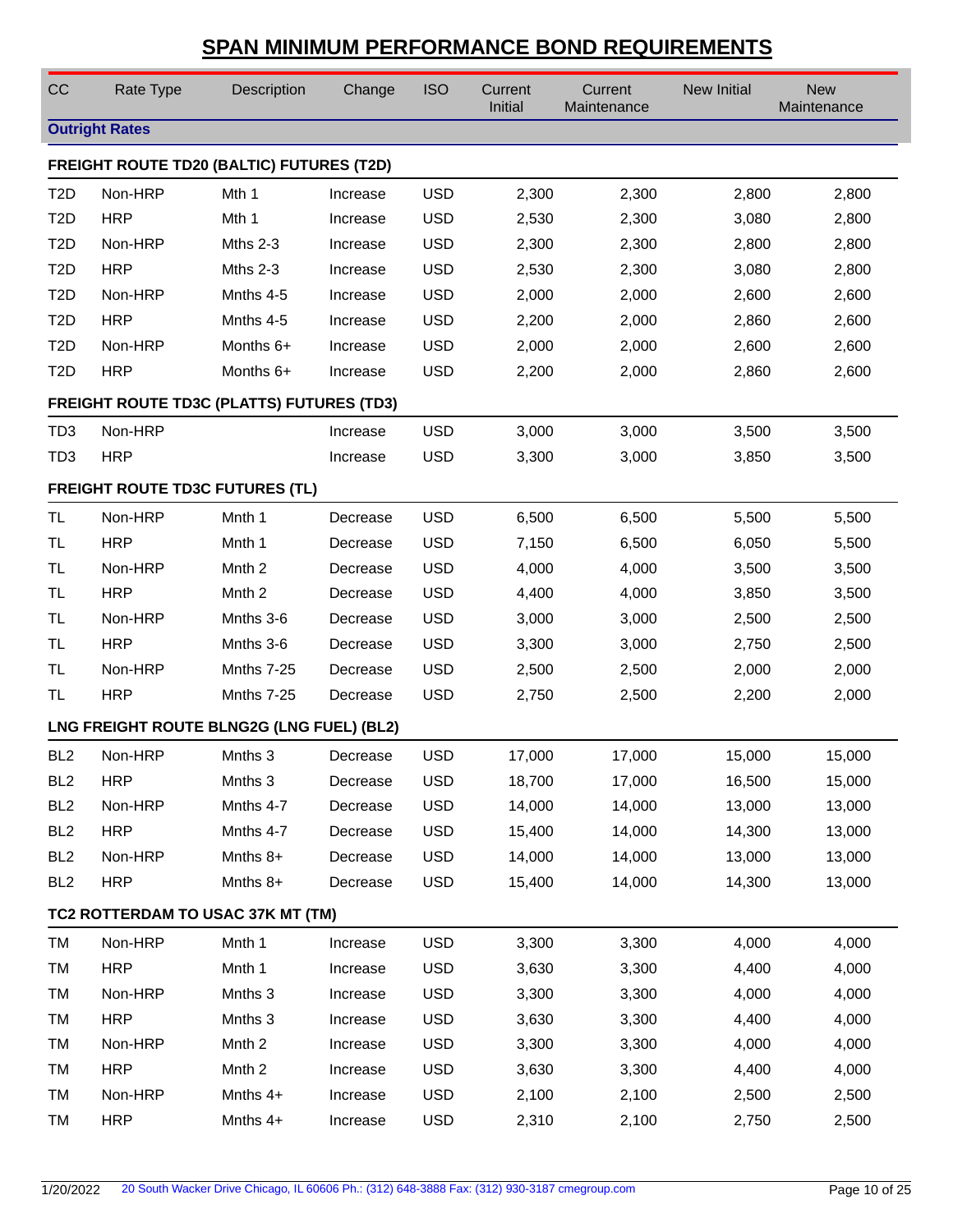| CC | Rate Type                              | Description | Change   | <b>ISO</b> | <b>Current</b><br>Initial | Current<br>Maintenance | <b>New Initial</b> | <b>New</b><br>Maintenance |  |  |  |
|----|----------------------------------------|-------------|----------|------------|---------------------------|------------------------|--------------------|---------------------------|--|--|--|
|    | <b>Outright Rates</b>                  |             |          |            |                           |                        |                    |                           |  |  |  |
|    | TC5 RAS TANURA TO YOKOHAMA 55K MT (TH) |             |          |            |                           |                        |                    |                           |  |  |  |
| TH | Non-HRP                                | Mth 1       | Increase | <b>USD</b> | 6,000                     | 6,000                  | 6,500              | 6,500                     |  |  |  |
| TH | <b>HRP</b>                             | Mth 1       | Increase | <b>USD</b> | 6,600                     | 6,000                  | 7,150              | 6,500                     |  |  |  |
| TН | Non-HRP                                | Mths $2-3$  | Increase | <b>USD</b> | 4,000                     | 4,000                  | 4,500              | 4,500                     |  |  |  |
| TН | <b>HRP</b>                             | Mths $2-3$  | Increase | <b>USD</b> | 4,400                     | 4,000                  | 4,950              | 4,500                     |  |  |  |
| TН | Non-HRP                                | Mnths 4-6   | Increase | <b>USD</b> | 3,200                     | 3,200                  | 3,900              | 3,900                     |  |  |  |
| TH | <b>HRP</b>                             | Mnths 4-6   | Increase | <b>USD</b> | 3,520                     | 3,200                  | 4,290              | 3,900                     |  |  |  |
| TH | Non-HRP                                | $7+$        | Increase | <b>USD</b> | 3,200                     | 3,200                  | 3,900              | 3,900                     |  |  |  |
| TН | <b>HRP</b>                             | $7+$        | Increase | <b>USD</b> | 3,520                     | 3,200                  | 4,290              | 3,900                     |  |  |  |
|    | TD7 NORTH SEA TO CONTINENT 80K MT (TK) |             |          |            |                           |                        |                    |                           |  |  |  |
| TK | Non-HRP                                | Mnth $2+$   | Increase | <b>USD</b> | 2,000                     | 2,000                  | 2,200              | 2,200                     |  |  |  |
| ТK | <b>HRP</b>                             | Mnth $2+$   | Increase | <b>USD</b> | 2,200                     | 2,000                  | 2,420              | 2,200                     |  |  |  |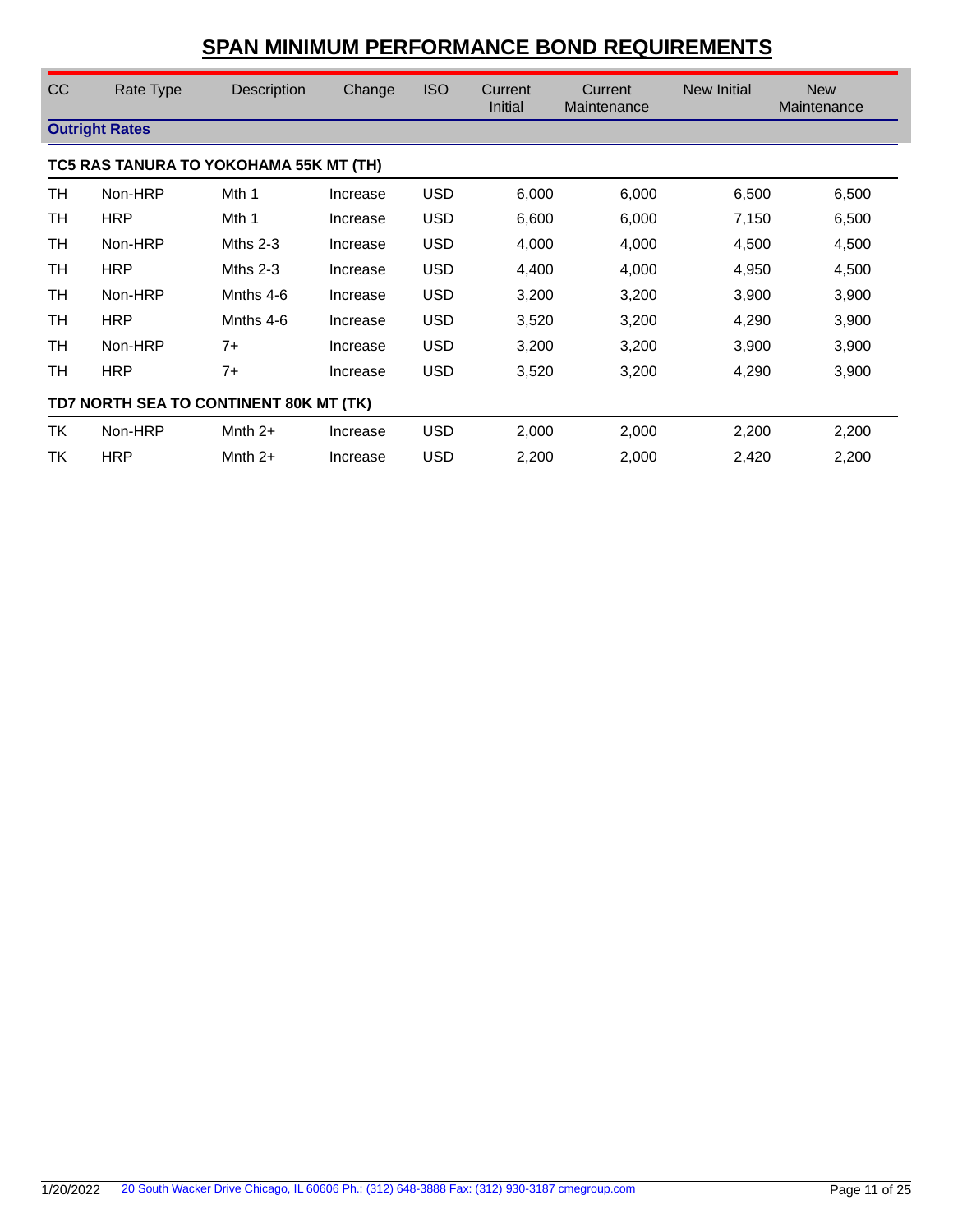| CC               | Rate Type                           | Description                           | Change   | <b>ISO</b> | Current<br>Initial         | Current<br>Maintenance | New Initial | <b>New</b><br>Maintenance |
|------------------|-------------------------------------|---------------------------------------|----------|------------|----------------------------|------------------------|-------------|---------------------------|
|                  | <b>Outright Rates</b>               |                                       |          |            |                            |                        |             |                           |
|                  |                                     |                                       |          |            | <b>FX - Outright Rates</b> |                        |             |                           |
|                  |                                     | <b>AUSTRALIAN DOLLAR FUTURES (AD)</b> |          |            |                            |                        |             |                           |
| AD               | Non-HRP                             |                                       | Decrease | <b>USD</b> | 1,600                      | 1,600                  | 1,450       | 1,450                     |
| AD               | <b>HRP</b>                          |                                       | Decrease | <b>USD</b> | 1,760                      | 1,600                  | 1,595       | 1,450                     |
| AD               | Non-HRP                             |                                       | Decrease | <b>USD</b> | 1,600                      | 1,600                  | 1,450       | 1,450                     |
| AD               | <b>HRP</b>                          |                                       | Decrease | <b>USD</b> | 1,760                      | 1,600                  | 1,595       | 1,450                     |
|                  | <b>BRAZILIAN REAL FUTURES (BR)</b>  |                                       |          |            |                            |                        |             |                           |
| <b>BR</b>        | Non-HRP                             | Contracts 1-12 Decrease               |          | <b>USD</b> | 1,250                      | 1,250                  | 1,100       | 1,100                     |
| <b>BR</b>        | <b>HRP</b>                          | Contracts 1-12 Decrease               |          | <b>USD</b> | 1,375                      | 1,250                  | 1,210       | 1,100                     |
|                  | <b>CANADIAN DOLLAR FUTURES (CD)</b> |                                       |          |            |                            |                        |             |                           |
| CD               | Non-HRP                             | Months 1-4                            | Decrease | <b>USD</b> | 1,480                      | 1,480                  | 1,350       | 1,350                     |
| CD               | <b>HRP</b>                          | Months 1-4                            | Decrease | <b>USD</b> | 1,628                      | 1,480                  | 1,485       | 1,350                     |
| CD               | Non-HRP                             | Months 5+                             | Decrease | <b>USD</b> | 1,480                      | 1,480                  | 1,350       | 1,350                     |
| CD               | <b>HRP</b>                          | Months $5+$                           | Decrease | <b>USD</b> | 1,628                      | 1,480                  | 1,485       | 1,350                     |
|                  | <b>MEXICAN PESO FUTURES (MP)</b>    |                                       |          |            |                            |                        |             |                           |
| MP               | Non-HRP                             | Months 1-5                            | Decrease | <b>USD</b> | 1,400                      | 1,400                  | 1,300       | 1,300                     |
| <b>MP</b>        | <b>HRP</b>                          | Months 1-5                            | Decrease | <b>USD</b> | 1,540                      | 1,400                  | 1,430       | 1,300                     |
| MP               | Non-HRP                             | Months 6+                             | Decrease | <b>USD</b> | 1,400                      | 1,400                  | 1,300       | 1,300                     |
| MP               | <b>HRP</b>                          | Months 6+                             | Decrease | <b>USD</b> | 1,540                      | 1,400                  | 1,430       | 1,300                     |
|                  | <b>MICRO AUD/USD FUTURES (M6A)</b>  |                                       |          |            |                            |                        |             |                           |
| M <sub>6</sub> A | Non-HRP                             |                                       | Decrease | <b>USD</b> | 160                        | 160                    | 145         | 145                       |
| M <sub>6</sub> A | <b>HRP</b>                          |                                       | Decrease | <b>USD</b> | 176                        | 160                    | 160         | 145                       |
| M6A              | Non-HRP                             |                                       | Decrease | USD        | 160                        | 160                    | 145         | 145                       |
| M6A              | <b>HRP</b>                          |                                       | Decrease | <b>USD</b> | 176                        | 160                    | 160         | 145                       |
|                  | <b>MICRO CAD/USD FUTURES (MCD)</b>  |                                       |          |            |                            |                        |             |                           |
| <b>MCD</b>       | Non-HRP                             | Months 1-4                            | Decrease | <b>USD</b> | 148                        | 148                    | 135         | 135                       |
| <b>MCD</b>       | <b>HRP</b>                          | Months 1-4                            | Decrease | <b>USD</b> | 163                        | 148                    | 149         | 135                       |
| <b>MCD</b>       | Non-HRP                             | Months 5+                             | Decrease | <b>USD</b> | 148                        | 148                    | 135         | 135                       |
| <b>MCD</b>       | <b>HRP</b>                          | Months 5+                             | Decrease | <b>USD</b> | 163                        | 148                    | 149         | 135                       |
|                  | <b>NEW ZEALAND FUTURES (NE)</b>     |                                       |          |            |                            |                        |             |                           |
| <b>NE</b>        | Non-HRP                             |                                       | Decrease | <b>USD</b> | 1,520                      | 1,520                  | 1,400       | 1,400                     |
| <b>NE</b>        | <b>HRP</b>                          |                                       | Decrease | <b>USD</b> | 1,672                      | 1,520                  | 1,540       | 1,400                     |
| <b>NE</b>        | Non-HRP                             |                                       | Decrease | <b>USD</b> | 1,520                      | 1,520                  | 1,400       | 1,400                     |
| <b>NE</b>        | <b>HRP</b>                          |                                       | Decrease | <b>USD</b> | 1,672                      | 1,520                  | 1,540       | 1,400                     |
|                  | <b>NKR/USD FUTURES (UN)</b>         |                                       |          |            |                            |                        |             |                           |
| <b>UN</b>        | Non-HRP                             |                                       | Decrease | <b>USD</b> | 7,600                      | 7,600                  | 7,000       | 7,000                     |
| <b>UN</b>        | <b>HRP</b>                          |                                       | Decrease | <b>USD</b> | 8,360                      | 7,600                  | 7,700       | 7,000                     |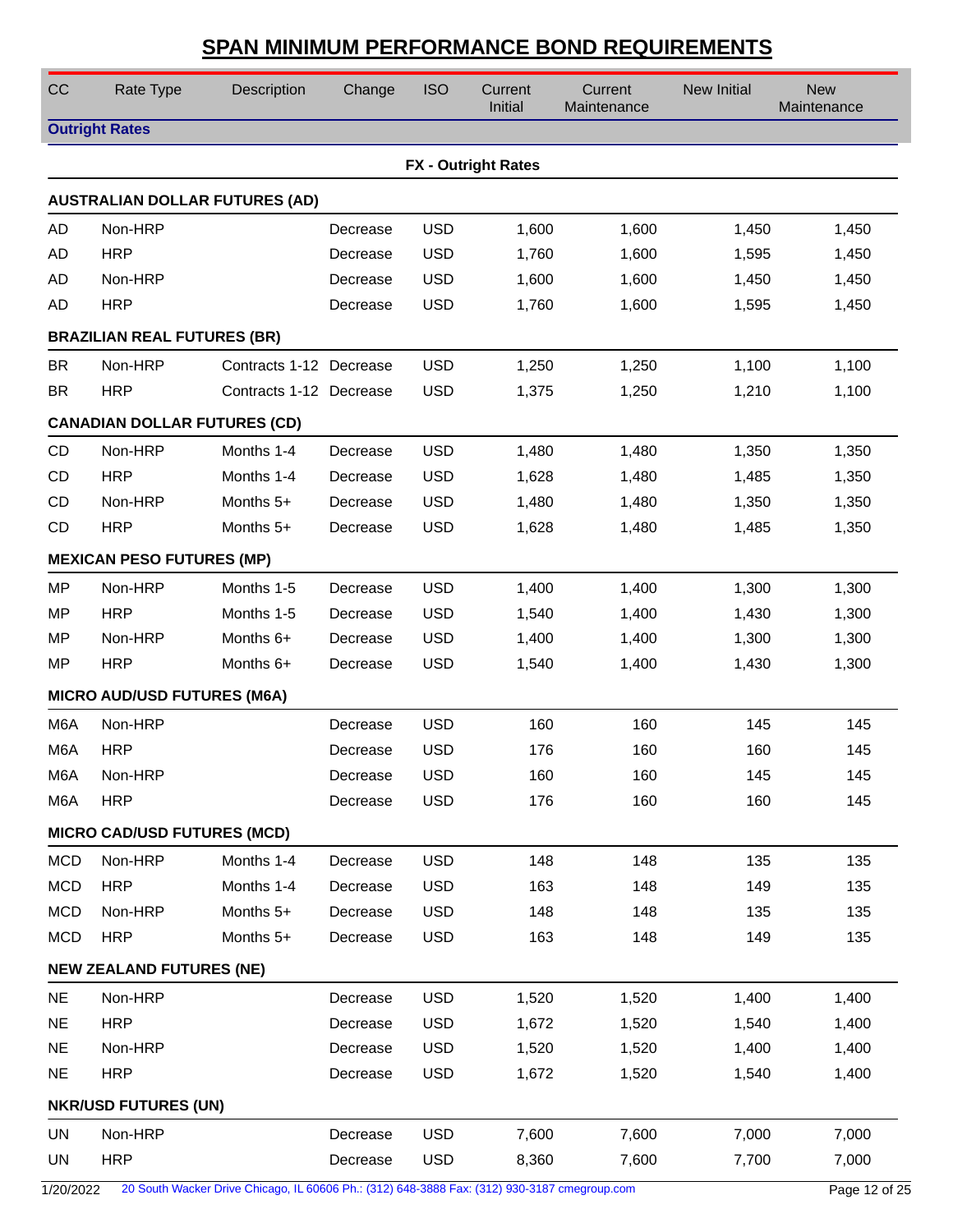| <sub>CC</sub> | Rate Type                        | Description | Change   | <b>ISO</b> | Current<br>Initial | Current<br>Maintenance | New Initial | <b>New</b><br>Maintenance |  |  |  |
|---------------|----------------------------------|-------------|----------|------------|--------------------|------------------------|-------------|---------------------------|--|--|--|
|               | <b>Outright Rates</b>            |             |          |            |                    |                        |             |                           |  |  |  |
|               | <b>POLISH ZLOTY FUTURES (PZ)</b> |             |          |            |                    |                        |             |                           |  |  |  |
| <b>PZ</b>     | Non-HRP                          |             | Decrease | <b>USD</b> | 3.500              | 3.500                  | 3,000       | 3,000                     |  |  |  |
| PZ            | <b>HRP</b>                       |             | Decrease | <b>USD</b> | 3,850              | 3,500                  | 3,300       | 3,000                     |  |  |  |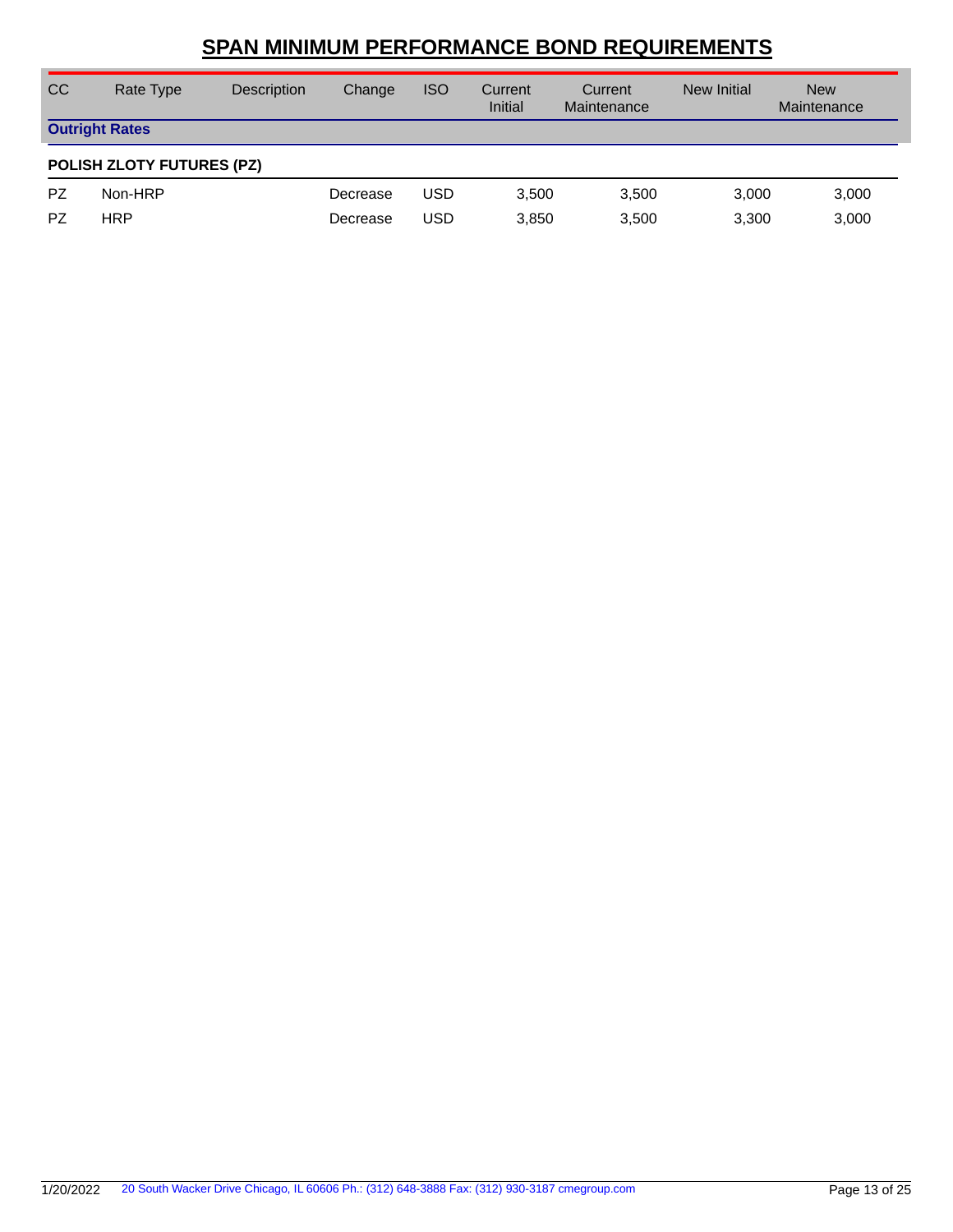| CC         | Rate Type                          | Description                               | Change   | <b>ISO</b> | Current<br>Initial             | Current<br>Maintenance | <b>New Initial</b> | <b>New</b><br>Maintenance |
|------------|------------------------------------|-------------------------------------------|----------|------------|--------------------------------|------------------------|--------------------|---------------------------|
|            | <b>Outright Rates</b>              |                                           |          |            |                                |                        |                    |                           |
|            |                                    |                                           |          |            | <b>METALS - Outright Rates</b> |                        |                    |                           |
|            |                                    | ALUMINUM JAPAN PREMIUM (PLATTS) FUT (MJP) |          |            |                                |                        |                    |                           |
| <b>MJP</b> | Non-HRP                            | Mths 01                                   | Increase | <b>USD</b> | 700                            | 700                    | 840                | 840                       |
| <b>MJP</b> | <b>HRP</b>                         | Mths 01                                   | Increase | <b>USD</b> | 770                            | 700                    | 924                | 840                       |
| <b>MJP</b> | Non-HRP                            | Mths 02-03                                | Increase | <b>USD</b> | 900                            | 900                    | 1,000              | 1,000                     |
| <b>MJP</b> | <b>HRP</b>                         | Mths 02-03                                | Increase | <b>USD</b> | 990                            | 900                    | 1,100              | 1,000                     |
|            | <b>COMEX 100 GOLD FUTURES (GC)</b> |                                           |          |            |                                |                        |                    |                           |
| GC         | Non-HRP                            | Mnth1                                     | Decrease | <b>USD</b> | 6,500                          | 6,500                  | 6,000              | 6,000                     |
| GC         | <b>HRP</b>                         | Mnth <sub>1</sub>                         | Decrease | <b>USD</b> | 7,150                          | 6,500                  | 6,600              | 6,000                     |
| GC         | Non-HRP                            | Mnth <sub>2</sub>                         | Decrease | <b>USD</b> | 6,500                          | 6,500                  | 6,000              | 6,000                     |
| GC         | <b>HRP</b>                         | Mnth <sub>2</sub>                         | Decrease | <b>USD</b> | 7,150                          | 6,500                  | 6,600              | 6,000                     |
| GC         | Non-HRP                            | Mnth <sub>3</sub>                         | Decrease | <b>USD</b> | 6,500                          | 6,500                  | 6,000              | 6,000                     |
| GC         | <b>HRP</b>                         | Mnth <sub>3</sub>                         | Decrease | <b>USD</b> | 7,150                          | 6,500                  | 6,600              | 6,000                     |
| GC         | Non-HRP                            | Mnth4                                     | Decrease | <b>USD</b> | 6,500                          | 6,500                  | 6,000              | 6,000                     |
| GC         | <b>HRP</b>                         | Mnth4                                     | Decrease | <b>USD</b> | 7,150                          | 6,500                  | 6,600              | 6,000                     |
| GC         | Non-HRP                            | Mnth <sub>5</sub>                         | Decrease | <b>USD</b> | 6,500                          | 6,500                  | 6,000              | 6,000                     |
| GC         | <b>HRP</b>                         | Mnth <sub>5</sub>                         | Decrease | <b>USD</b> | 7,150                          | 6,500                  | 6,600              | 6,000                     |
| GC         | Non-HRP                            | Mnth <sub>6</sub>                         | Decrease | <b>USD</b> | 6,500                          | 6,500                  | 6,000              | 6,000                     |
| GC         | <b>HRP</b>                         | Mnth <sub>6</sub>                         | Decrease | <b>USD</b> | 7,150                          | 6,500                  | 6,600              | 6,000                     |
| GC         | Non-HRP                            | Mnth7                                     | Decrease | <b>USD</b> | 6,500                          | 6,500                  | 6,000              | 6,000                     |
| GC         | <b>HRP</b>                         | Mnth7                                     | Decrease | <b>USD</b> | 7,150                          | 6,500                  | 6,600              | 6,000                     |
| GC         | Non-HRP                            | $Mnth8+$                                  | Decrease | <b>USD</b> | 6,500                          | 6,500                  | 6,000              | 6,000                     |
| GC         | <b>HRP</b>                         | Mnth8+                                    | Decrease | <b>USD</b> | 7,150                          | 6,500                  | 6,600              | 6,000                     |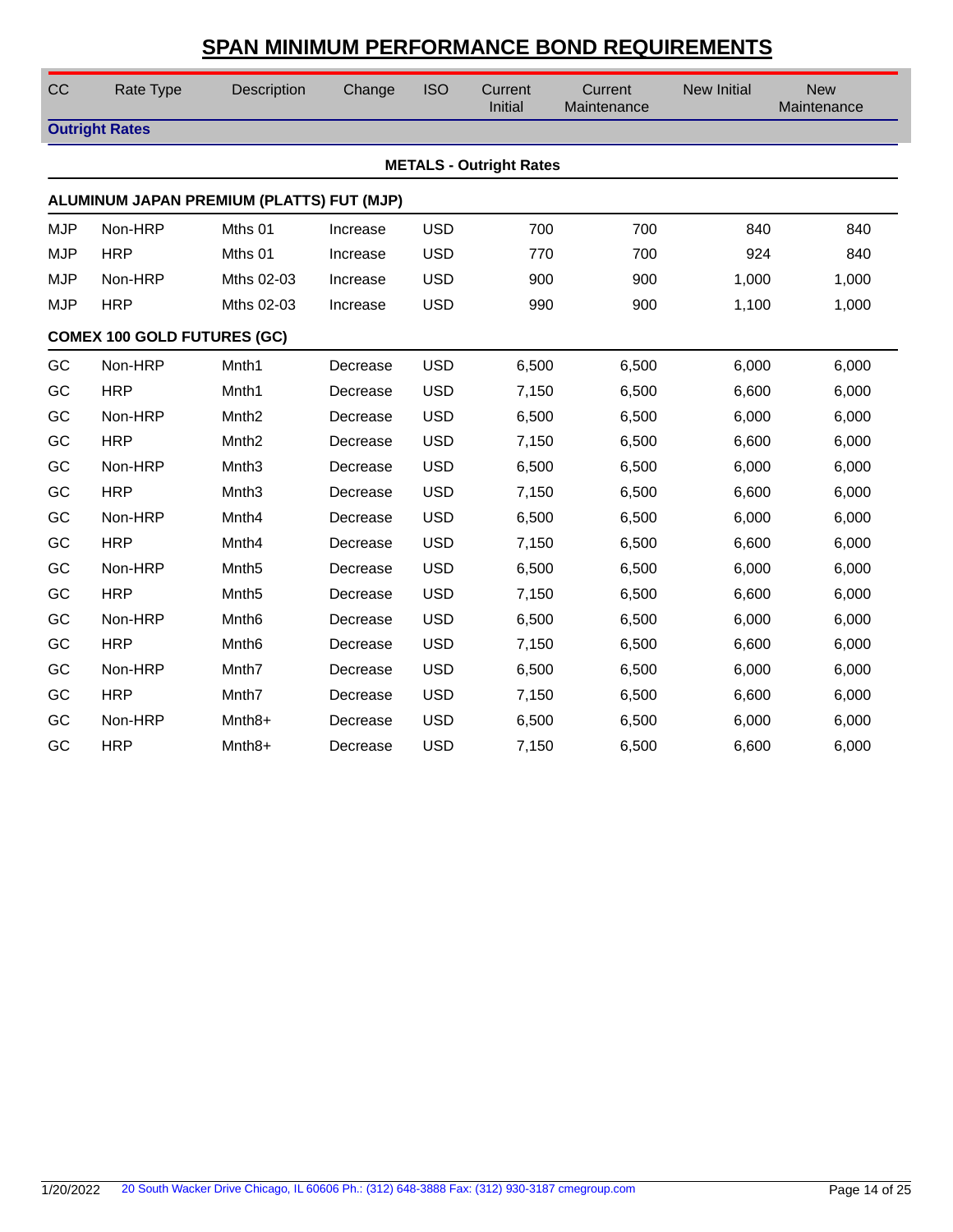| CC         | Rate Type                       | Description                                     | Change   | <b>ISO</b> | Current<br>Initial | Current<br>Maintenance | <b>New Initial</b> | <b>New</b><br>Maintenance |
|------------|---------------------------------|-------------------------------------------------|----------|------------|--------------------|------------------------|--------------------|---------------------------|
|            | <b>Outright Rates</b>           |                                                 |          |            |                    |                        |                    |                           |
|            |                                 | <b>COMEX 100 GOLD TRADE AT SETTLEMENT (GCT)</b> |          |            |                    |                        |                    |                           |
| <b>GCT</b> | Non-HRP                         | Mnth1                                           | Decrease | <b>USD</b> | 6,500              | 6,500                  | 6,000              | 6,000                     |
| <b>GCT</b> | <b>HRP</b>                      | Mnth1                                           | Decrease | <b>USD</b> | 7,150              | 6,500                  | 6,600              | 6,000                     |
| <b>GCT</b> | Non-HRP                         | Mnth <sub>2</sub>                               | Decrease | <b>USD</b> | 6,500              | 6,500                  | 6,000              | 6,000                     |
| <b>GCT</b> | <b>HRP</b>                      | Mnth <sub>2</sub>                               | Decrease | <b>USD</b> | 7,150              | 6,500                  | 6,600              | 6,000                     |
| <b>GCT</b> | Non-HRP                         | Mnth <sub>3</sub>                               | Decrease | <b>USD</b> | 6,500              | 6,500                  | 6,000              | 6,000                     |
| <b>GCT</b> | <b>HRP</b>                      | Mnth <sub>3</sub>                               | Decrease | <b>USD</b> | 7,150              | 6,500                  | 6,600              | 6,000                     |
| <b>GCT</b> | Non-HRP                         | Mnth4                                           | Decrease | <b>USD</b> | 6,500              | 6,500                  | 6,000              | 6,000                     |
| <b>GCT</b> | <b>HRP</b>                      | Mnth4                                           | Decrease | <b>USD</b> | 7,150              | 6,500                  | 6,600              | 6,000                     |
| <b>GCT</b> | Non-HRP                         | Mnth <sub>5</sub>                               | Decrease | <b>USD</b> | 6,500              | 6,500                  | 6,000              | 6,000                     |
| <b>GCT</b> | <b>HRP</b>                      | Mnth <sub>5</sub>                               | Decrease | <b>USD</b> | 7,150              | 6,500                  | 6,600              | 6,000                     |
| <b>GCT</b> | Non-HRP                         | Mnth <sub>6</sub>                               | Decrease | <b>USD</b> | 6,500              | 6,500                  | 6,000              | 6,000                     |
| <b>GCT</b> | <b>HRP</b>                      | Mnth <sub>6</sub>                               | Decrease | <b>USD</b> | 7,150              | 6,500                  | 6,600              | 6,000                     |
| <b>GCT</b> | Non-HRP                         | Mnth7                                           | Decrease | <b>USD</b> | 6,500              | 6,500                  | 6,000              | 6,000                     |
| <b>GCT</b> | <b>HRP</b>                      | Mnth7                                           | Decrease | <b>USD</b> | 7,150              | 6,500                  | 6,600              | 6,000                     |
| <b>GCT</b> | Non-HRP                         | Mnth <sub>8+</sub>                              | Decrease | <b>USD</b> | 6,500              | 6,500                  | 6,000              | 6,000                     |
| <b>GCT</b> | <b>HRP</b>                      | Mnth <sub>8+</sub>                              | Decrease | <b>USD</b> | 7,150              | 6,500                  | 6,600              | 6,000                     |
|            | <b>E-MINI GOLD FUTURES (QO)</b> |                                                 |          |            |                    |                        |                    |                           |
| QO         | Non-HRP                         | Mnth1                                           | Decrease | <b>USD</b> | 3,250              | 3,250                  | 3,000              | 3,000                     |
| QO         | <b>HRP</b>                      | Mnth1                                           | Decrease | <b>USD</b> | 3,575              | 3,250                  | 3,300              | 3,000                     |
| QO         | Non-HRP                         | Mnth <sub>2</sub>                               | Decrease | <b>USD</b> | 3,250              | 3,250                  | 3,000              | 3,000                     |
| QO         | <b>HRP</b>                      | Mnth <sub>2</sub>                               | Decrease | <b>USD</b> | 3,575              | 3,250                  | 3,300              | 3,000                     |
| QO         | Non-HRP                         | Mnth <sub>3</sub>                               | Decrease | <b>USD</b> | 3,250              | 3,250                  | 3,000              | 3,000                     |
| QO         | <b>HRP</b>                      | Mnth <sub>3</sub>                               | Decrease | <b>USD</b> | 3,575              | 3,250                  | 3,300              | 3,000                     |
| QO         | Non-HRP                         | Mnth4                                           | Decrease | <b>USD</b> | 3,250              | 3,250                  | 3,000              | 3,000                     |
| QO         | <b>HRP</b>                      | Mnth4                                           | Decrease | <b>USD</b> | 3,575              | 3,250                  | 3,300              | 3,000                     |
| QO         | Non-HRP                         | Mnth <sub>5</sub>                               | Decrease | <b>USD</b> | 3,250              | 3,250                  | 3,000              | 3,000                     |
| QO         | <b>HRP</b>                      | Mnth <sub>5</sub>                               | Decrease | <b>USD</b> | 3,575              | 3,250                  | 3,300              | 3,000                     |
| QO         | Non-HRP                         | Mnth <sub>6</sub>                               | Decrease | <b>USD</b> | 3,250              | 3,250                  | 3,000              | 3,000                     |
| QO         | <b>HRP</b>                      | Mnth <sub>6</sub>                               | Decrease | <b>USD</b> | 3,575              | 3,250                  | 3,300              | 3,000                     |
| QO         | Non-HRP                         | Mnth7                                           | Decrease | <b>USD</b> | 3,250              | 3,250                  | 3,000              | 3,000                     |
| QO         | <b>HRP</b>                      | Mnth7                                           | Decrease | <b>USD</b> | 3,575              | 3,250                  | 3,300              | 3,000                     |
| QO         | Non-HRP                         | Mnth <sub>8+</sub>                              | Decrease | <b>USD</b> | 3,250              | 3,250                  | 3,000              | 3,000                     |
| QO         | <b>HRP</b>                      | Mnth <sub>8+</sub>                              | Decrease | <b>USD</b> | 3,575              | 3,250                  | 3,300              | 3,000                     |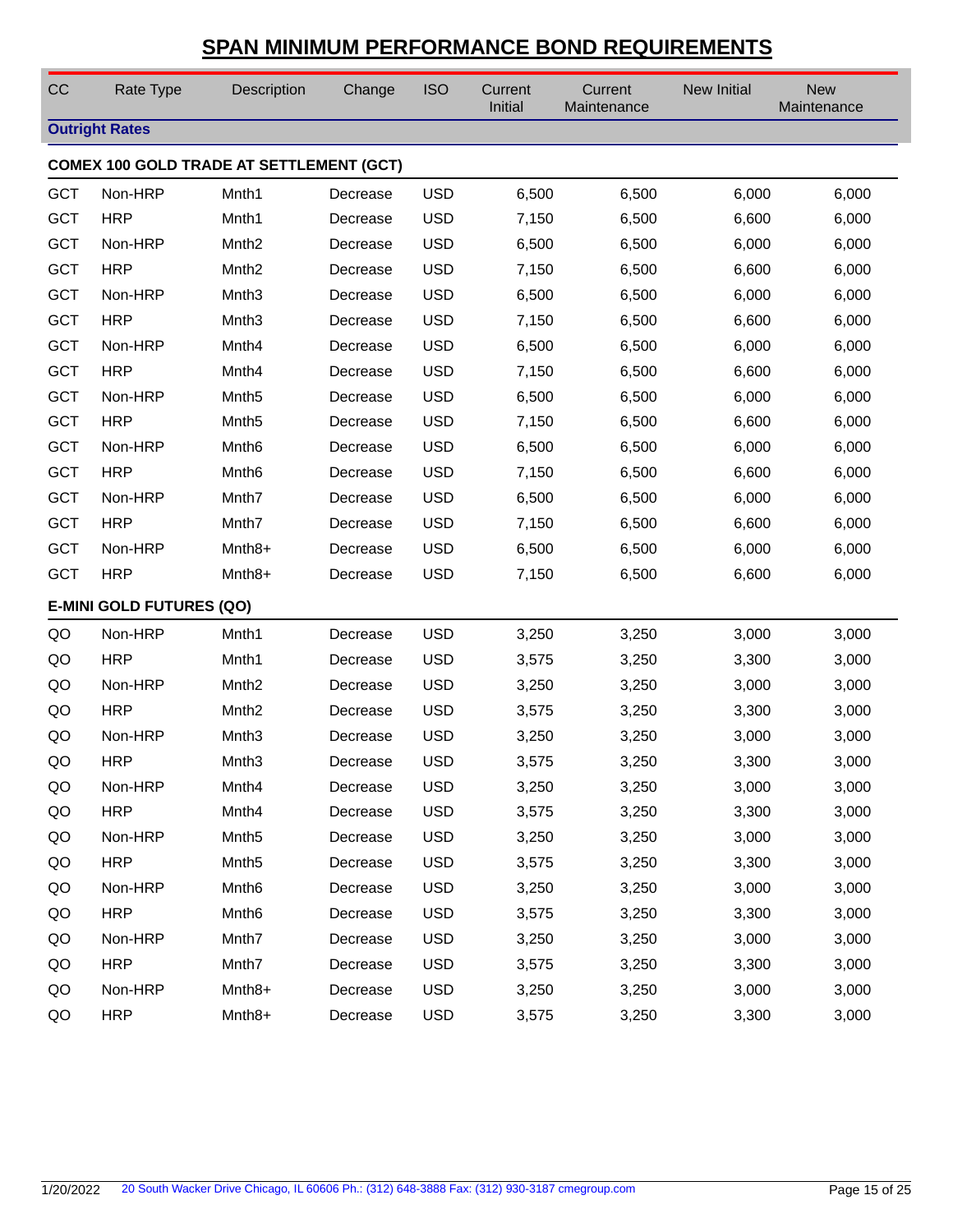| CC  | Rate Type                             | Description                                   | Change   | <b>ISO</b> | Current<br>Initial | Current<br>Maintenance | New Initial | <b>New</b><br>Maintenance |
|-----|---------------------------------------|-----------------------------------------------|----------|------------|--------------------|------------------------|-------------|---------------------------|
|     | <b>Outright Rates</b>                 |                                               |          |            |                    |                        |             |                           |
|     |                                       | <b>GOLD (ENHANCED DELIVERY) FUTURES (4GC)</b> |          |            |                    |                        |             |                           |
| 4GC | Non-HRP                               | Mnth1                                         | Decrease | <b>USD</b> | 6,500              | 6,500                  | 6,000       | 6,000                     |
| 4GC | <b>HRP</b>                            | Mnth1                                         | Decrease | <b>USD</b> | 7,150              | 6,500                  | 6,600       | 6,000                     |
| 4GC | Non-HRP                               | Mnth <sub>2</sub>                             | Decrease | <b>USD</b> | 6,500              | 6,500                  | 6,000       | 6,000                     |
| 4GC | <b>HRP</b>                            | Mnth <sub>2</sub>                             | Decrease | <b>USD</b> | 7,150              | 6,500                  | 6,600       | 6,000                     |
| 4GC | Non-HRP                               | Mnth <sub>3</sub>                             | Decrease | <b>USD</b> | 6,500              | 6,500                  | 6,000       | 6,000                     |
| 4GC | <b>HRP</b>                            | Mnth <sub>3</sub>                             | Decrease | <b>USD</b> | 7,150              | 6,500                  | 6,600       | 6,000                     |
| 4GC | Non-HRP                               | Mnth4                                         | Decrease | <b>USD</b> | 6,500              | 6,500                  | 6,000       | 6,000                     |
| 4GC | <b>HRP</b>                            | Mnth4                                         | Decrease | <b>USD</b> | 7,150              | 6,500                  | 6,600       | 6,000                     |
| 4GC | Non-HRP                               | Mnth <sub>5</sub>                             | Decrease | <b>USD</b> | 6,500              | 6,500                  | 6,000       | 6,000                     |
| 4GC | <b>HRP</b>                            | Mnth <sub>5</sub>                             | Decrease | <b>USD</b> | 7,150              | 6,500                  | 6,600       | 6,000                     |
| 4GC | Non-HRP                               | Mnth <sub>6</sub>                             | Decrease | <b>USD</b> | 6,500              | 6,500                  | 6,000       | 6,000                     |
| 4GC | <b>HRP</b>                            | Mnth <sub>6</sub>                             | Decrease | <b>USD</b> | 7,150              | 6,500                  | 6,600       | 6,000                     |
| 4GC | Non-HRP                               | Mnth7                                         | Decrease | <b>USD</b> | 6,500              | 6,500                  | 6,000       | 6,000                     |
| 4GC | <b>HRP</b>                            | Mnth7                                         | Decrease | <b>USD</b> | 7,150              | 6,500                  | 6,600       | 6,000                     |
| 4GC | Non-HRP                               | Mnth8+                                        | Decrease | <b>USD</b> | 6,500              | 6,500                  | 6,000       | 6,000                     |
| 4GC | <b>HRP</b>                            | Mnth <sub>8+</sub>                            | Decrease | <b>USD</b> | 7,150              | 6,500                  | 6,600       | 6,000                     |
|     | <b>GOLD LONDON TAM FIRST PM (GCD)</b> |                                               |          |            |                    |                        |             |                           |
| GCD | Non-HRP                               | Mnth1                                         | Decrease | <b>USD</b> | 6,500              | 6,500                  | 6,000       | 6,000                     |
| GCD | <b>HRP</b>                            | Mnth1                                         | Decrease | <b>USD</b> | 7,150              | 6,500                  | 6,600       | 6,000                     |
| GCD | Non-HRP                               | Mnth <sub>2</sub>                             | Decrease | <b>USD</b> | 6,500              | 6,500                  | 6,000       | 6,000                     |
| GCD | <b>HRP</b>                            | Mnth <sub>2</sub>                             | Decrease | <b>USD</b> | 7,150              | 6,500                  | 6,600       | 6,000                     |
| GCD | Non-HRP                               | Mnth <sub>3</sub>                             | Decrease | <b>USD</b> | 6,500              | 6,500                  | 6,000       | 6,000                     |
| GCD | <b>HRP</b>                            | Mnth <sub>3</sub>                             | Decrease | <b>USD</b> | 7,150              | 6,500                  | 6,600       | 6,000                     |
| GCD | Non-HRP                               | Mnth4                                         | Decrease | <b>USD</b> | 6,500              | 6,500                  | 6,000       | 6,000                     |
| GCD | <b>HRP</b>                            | Mnth4                                         | Decrease | <b>USD</b> | 7,150              | 6,500                  | 6,600       | 6,000                     |
| GCD | Non-HRP                               | Mnth <sub>5</sub>                             | Decrease | <b>USD</b> | 6,500              | 6,500                  | 6,000       | 6,000                     |
| GCD | <b>HRP</b>                            | Mnth <sub>5</sub>                             | Decrease | <b>USD</b> | 7,150              | 6,500                  | 6,600       | 6,000                     |
| GCD | Non-HRP                               | Mnth <sub>6</sub>                             | Decrease | <b>USD</b> | 6,500              | 6,500                  | 6,000       | 6,000                     |
| GCD | <b>HRP</b>                            | Mnth <sub>6</sub>                             | Decrease | <b>USD</b> | 7,150              | 6,500                  | 6,600       | 6,000                     |
| GCD | Non-HRP                               | Mnth7                                         | Decrease | <b>USD</b> | 6,500              | 6,500                  | 6,000       | 6,000                     |
| GCD | <b>HRP</b>                            | Mnth7                                         | Decrease | <b>USD</b> | 7,150              | 6,500                  | 6,600       | 6,000                     |
| GCD | Non-HRP                               | Mnth <sub>8+</sub>                            | Decrease | <b>USD</b> | 6,500              | 6,500                  | 6,000       | 6,000                     |
| GCD | <b>HRP</b>                            | Mnth <sub>8+</sub>                            | Decrease | <b>USD</b> | 7,150              | 6,500                  | 6,600       | 6,000                     |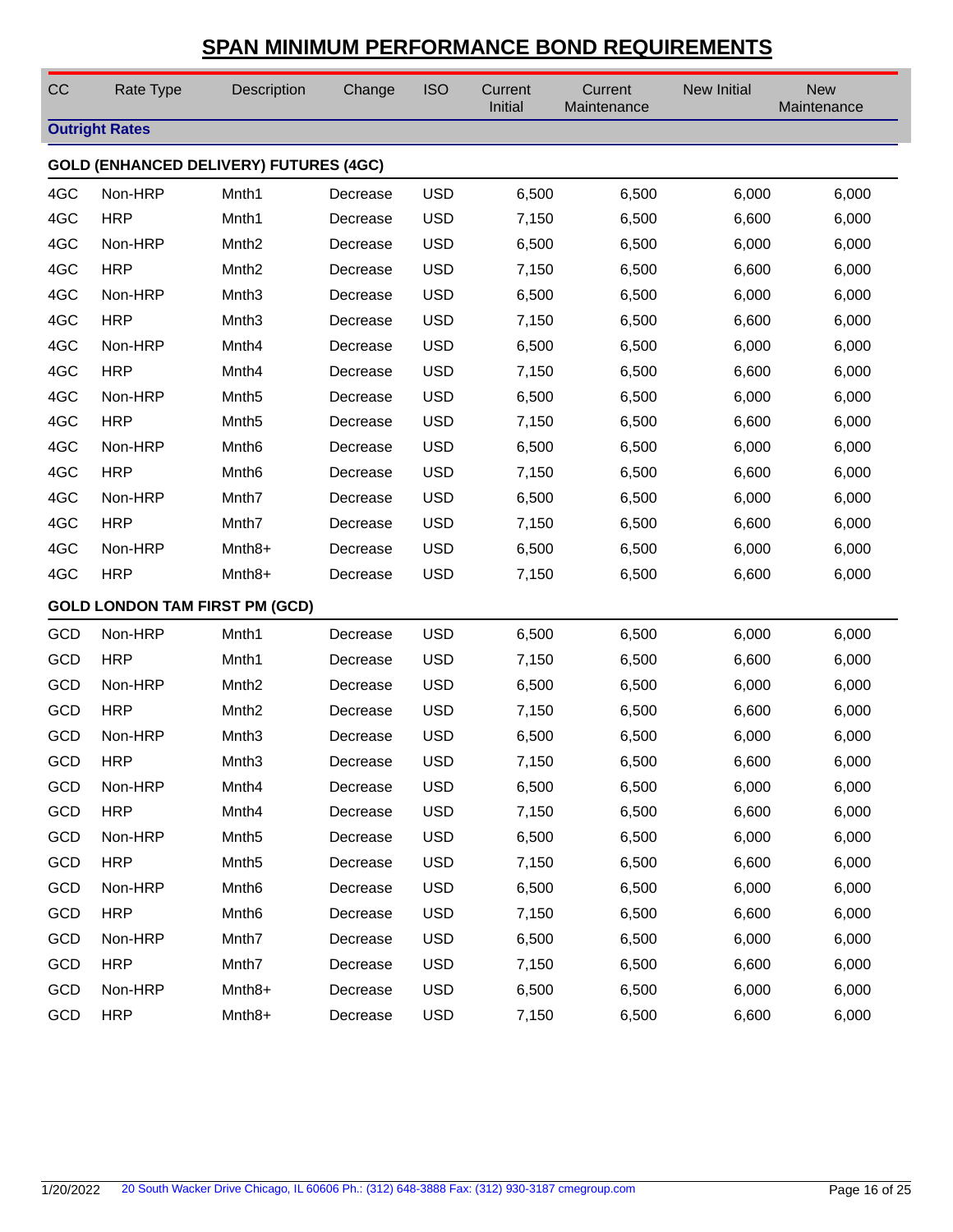| CC         | Rate Type                       | Description        | Change   | <b>ISO</b> | Current<br>Initial | Current<br>Maintenance | New Initial | <b>New</b><br>Maintenance |
|------------|---------------------------------|--------------------|----------|------------|--------------------|------------------------|-------------|---------------------------|
|            | <b>Outright Rates</b>           |                    |          |            |                    |                        |             |                           |
|            | <b>MICRO GOLD FUTURES (MGC)</b> |                    |          |            |                    |                        |             |                           |
| <b>MGC</b> | Non-HRP                         | Mnth1              | Decrease | <b>USD</b> | 650                | 650                    | 600         | 600                       |
| <b>MGC</b> | <b>HRP</b>                      | Mnth1              | Decrease | <b>USD</b> | 715                | 650                    | 660         | 600                       |
| <b>MGC</b> | Non-HRP                         | Mnth <sub>2</sub>  | Decrease | <b>USD</b> | 650                | 650                    | 600         | 600                       |
| <b>MGC</b> | <b>HRP</b>                      | Mnth <sub>2</sub>  | Decrease | <b>USD</b> | 715                | 650                    | 660         | 600                       |
| <b>MGC</b> | Non-HRP                         | Mnth <sub>3</sub>  | Decrease | <b>USD</b> | 650                | 650                    | 600         | 600                       |
| <b>MGC</b> | <b>HRP</b>                      | Mnth <sub>3</sub>  | Decrease | <b>USD</b> | 715                | 650                    | 660         | 600                       |
| <b>MGC</b> | Non-HRP                         | Mnth4              | Decrease | <b>USD</b> | 650                | 650                    | 600         | 600                       |
| <b>MGC</b> | <b>HRP</b>                      | Mnth4              | Decrease | <b>USD</b> | 715                | 650                    | 660         | 600                       |
| <b>MGC</b> | Non-HRP                         | Mnth <sub>5</sub>  | Decrease | <b>USD</b> | 650                | 650                    | 600         | 600                       |
| <b>MGC</b> | <b>HRP</b>                      | Mnth <sub>5</sub>  | Decrease | <b>USD</b> | 715                | 650                    | 660         | 600                       |
| <b>MGC</b> | Non-HRP                         | Mnth <sub>6</sub>  | Decrease | <b>USD</b> | 650                | 650                    | 600         | 600                       |
| <b>MGC</b> | <b>HRP</b>                      | Mnth <sub>6</sub>  | Decrease | <b>USD</b> | 715                | 650                    | 660         | 600                       |
| <b>MGC</b> | Non-HRP                         | Mnth7              | Decrease | <b>USD</b> | 650                | 650                    | 600         | 600                       |
| <b>MGC</b> | <b>HRP</b>                      | Mnth7              | Decrease | <b>USD</b> | 715                | 650                    | 660         | 600                       |
| <b>MGC</b> | Non-HRP                         | Mnth8+             | Decrease | <b>USD</b> | 650                | 650                    | 600         | 600                       |
| <b>MGC</b> | <b>HRP</b>                      | Mnth <sub>8+</sub> | Decrease | <b>USD</b> | 715                | 650                    | 660         | 600                       |
|            | <b>MICRO GOLD TAS (MGT)</b>     |                    |          |            |                    |                        |             |                           |
| <b>MGT</b> | Non-HRP                         | Mnth1              | Decrease | <b>USD</b> | 650                | 650                    | 600         | 600                       |
| <b>MGT</b> | <b>HRP</b>                      | Mnth1              | Decrease | <b>USD</b> | 715                | 650                    | 660         | 600                       |
| <b>MGT</b> | Non-HRP                         | Mnth <sub>2</sub>  | Decrease | <b>USD</b> | 650                | 650                    | 600         | 600                       |
| <b>MGT</b> | <b>HRP</b>                      | Mnth <sub>2</sub>  | Decrease | <b>USD</b> | 715                | 650                    | 660         | 600                       |
| <b>MGT</b> | Non-HRP                         | Mnth <sub>3</sub>  | Decrease | <b>USD</b> | 650                | 650                    | 600         | 600                       |
| <b>MGT</b> | <b>HRP</b>                      | Mnth <sub>3</sub>  | Decrease | <b>USD</b> | 715                | 650                    | 660         | 600                       |
| <b>MGT</b> | Non-HRP                         | Mnth4              | Decrease | <b>USD</b> | 650                | 650                    | 600         | 600                       |
| <b>MGT</b> | <b>HRP</b>                      | Mnth4              | Decrease | <b>USD</b> | 715                | 650                    | 660         | 600                       |
| <b>MGT</b> | Non-HRP                         | Mnth <sub>5</sub>  | Decrease | <b>USD</b> | 650                | 650                    | 600         | 600                       |
| <b>MGT</b> | <b>HRP</b>                      | Mnth <sub>5</sub>  | Decrease | <b>USD</b> | 715                | 650                    | 660         | 600                       |
| <b>MGT</b> | Non-HRP                         | Mnth <sub>6</sub>  | Decrease | <b>USD</b> | 650                | 650                    | 600         | 600                       |
| <b>MGT</b> | <b>HRP</b>                      | Mnth <sub>6</sub>  | Decrease | <b>USD</b> | 715                | 650                    | 660         | 600                       |
| <b>MGT</b> | Non-HRP                         | Mnth7              | Decrease | <b>USD</b> | 650                | 650                    | 600         | 600                       |
| <b>MGT</b> | <b>HRP</b>                      | Mnth7              | Decrease | <b>USD</b> | 715                | 650                    | 660         | 600                       |
| <b>MGT</b> | Non-HRP                         | Mnth <sub>8+</sub> | Decrease | <b>USD</b> | 650                | 650                    | 600         | 600                       |
| <b>MGT</b> | <b>HRP</b>                      | Mnth <sub>8+</sub> | Decrease | <b>USD</b> | 715                | 650                    | 660         | 600                       |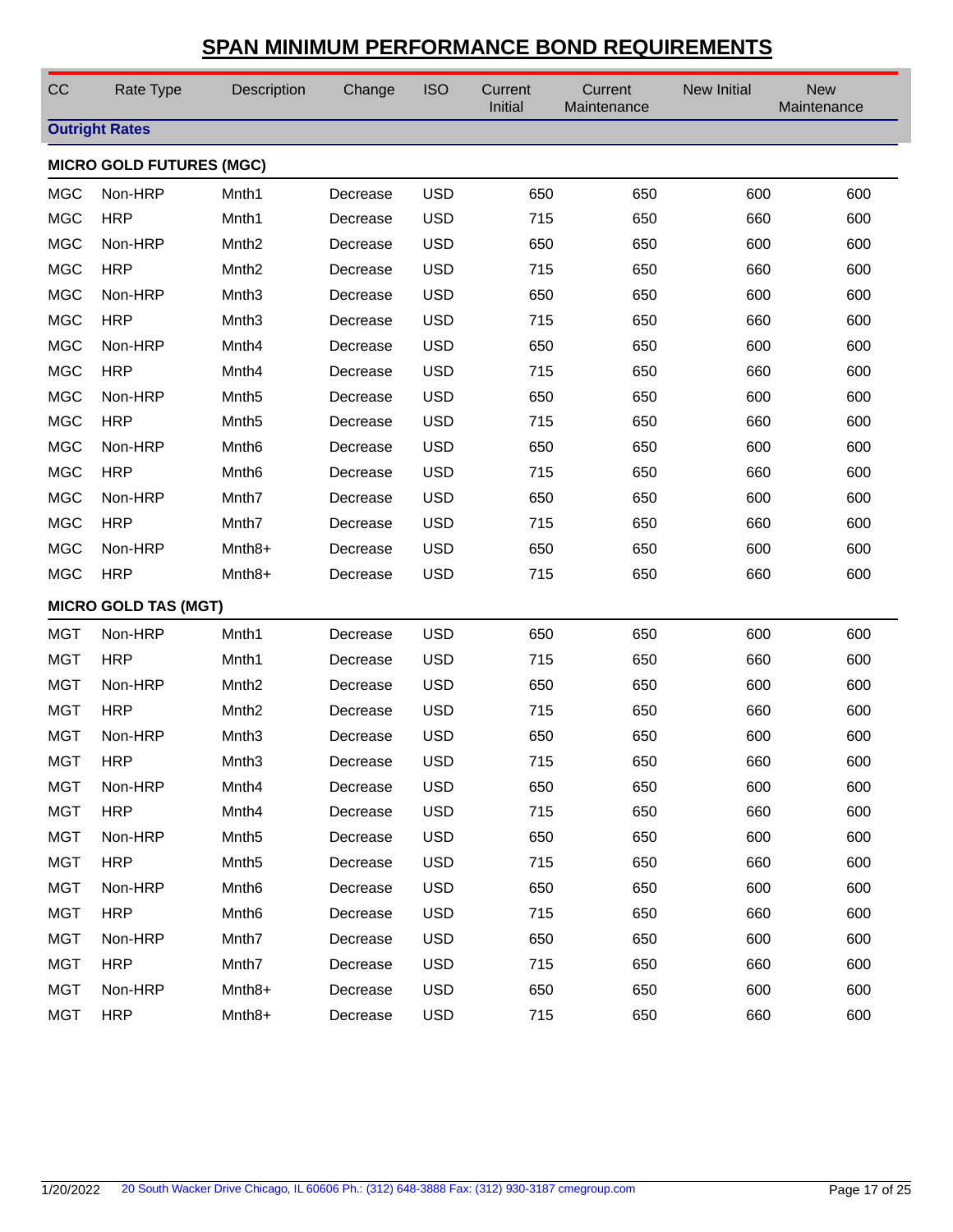| CC         | Rate Type             | Description                              | Change   | <b>ISO</b> | Current<br>Initial                         | Current<br>Maintenance                        | <b>New Initial</b> | <b>New</b><br>Maintenance |
|------------|-----------------------|------------------------------------------|----------|------------|--------------------------------------------|-----------------------------------------------|--------------------|---------------------------|
|            | <b>Outright Rates</b> |                                          |          |            |                                            |                                               |                    |                           |
|            |                       |                                          |          |            | <b>NGL/PETROCHEMICALS - Outright Rates</b> |                                               |                    |                           |
|            |                       | MT BELVIEU ETHYLENE IN-WELL(OPIS P (MBE) |          |            |                                            |                                               |                    |                           |
| <b>MBE</b> | Non-HRP               | Month 1                                  | Decrease | <b>USD</b> | 10,000                                     | 10,000                                        | 8,000              | 8,000                     |
| <b>MBE</b> | <b>HRP</b>            | Month 1                                  | Decrease | <b>USD</b> | 11,000                                     | 10,000                                        | 8,800              | 8,000                     |
| <b>MBE</b> | Non-HRP               | Months 2+                                | Decrease | <b>USD</b> | 8,000                                      | 8,000                                         | 6,000              | 6,000                     |
| <b>MBE</b> | <b>HRP</b>            | Months 2+                                | Decrease | <b>USD</b> | 8,800                                      | 8,000                                         | 6,600              | 6,000                     |
|            |                       | MT BELVIEU ETHYLENE(OPIS PCW) FIN (MBN)  |          |            |                                            |                                               |                    |                           |
| <b>MBN</b> | Non-HRP               | Mnth 1                                   | Decrease | <b>USD</b> | 9,000                                      | 9,000                                         | 7,000              | 7,000                     |
| <b>MBN</b> | <b>HRP</b>            | Mnth 1                                   | Decrease | <b>USD</b> | 9,900                                      | 9,000                                         | 7,700              | 7,000                     |
| <b>MBN</b> | Non-HRP               | Mnths $2+$                               | Decrease | <b>USD</b> | 8,000                                      | 8,000                                         | 6,000              | 6,000                     |
| <b>MBN</b> | <b>HRP</b>            | Mnths $2+$                               | Decrease | <b>USD</b> | 8,800                                      | 8,000                                         | 6,600              | 6,000                     |
|            |                       |                                          |          |            |                                            | PETROLEUM CRACKS AND SPREADS - Outright Rates |                    |                           |
|            |                       | NY ULSD VS. NY HRBR ULSD FUT (7Y)        |          |            |                                            |                                               |                    |                           |
| 7Y         | Non-HRP               | Mnth 1                                   | Increase | <b>USD</b> | 375                                        | 375                                           | 475                | 475                       |
| 7Y         | <b>HRP</b>            | Mnth 1                                   | Increase | <b>USD</b> | 413                                        | 375                                           | 523                | 475                       |
| 7Y         | Non-HRP               | Mnth <sub>2</sub>                        | Increase | <b>USD</b> | 350                                        | 350                                           | 450                | 450                       |
| 7Y         | <b>HRP</b>            | Mnth <sub>2</sub>                        | Increase | <b>USD</b> | 385                                        | 350                                           | 495                | 450                       |
| 7Y         | Non-HRP               | Mnths $3+$                               | Increase | <b>USD</b> | 325                                        | 325                                           | 425                | 425                       |
| 7Y         | <b>HRP</b>            | Mnths $3+$                               | Increase | <b>USD</b> | 358                                        | 325                                           | 468                | 425                       |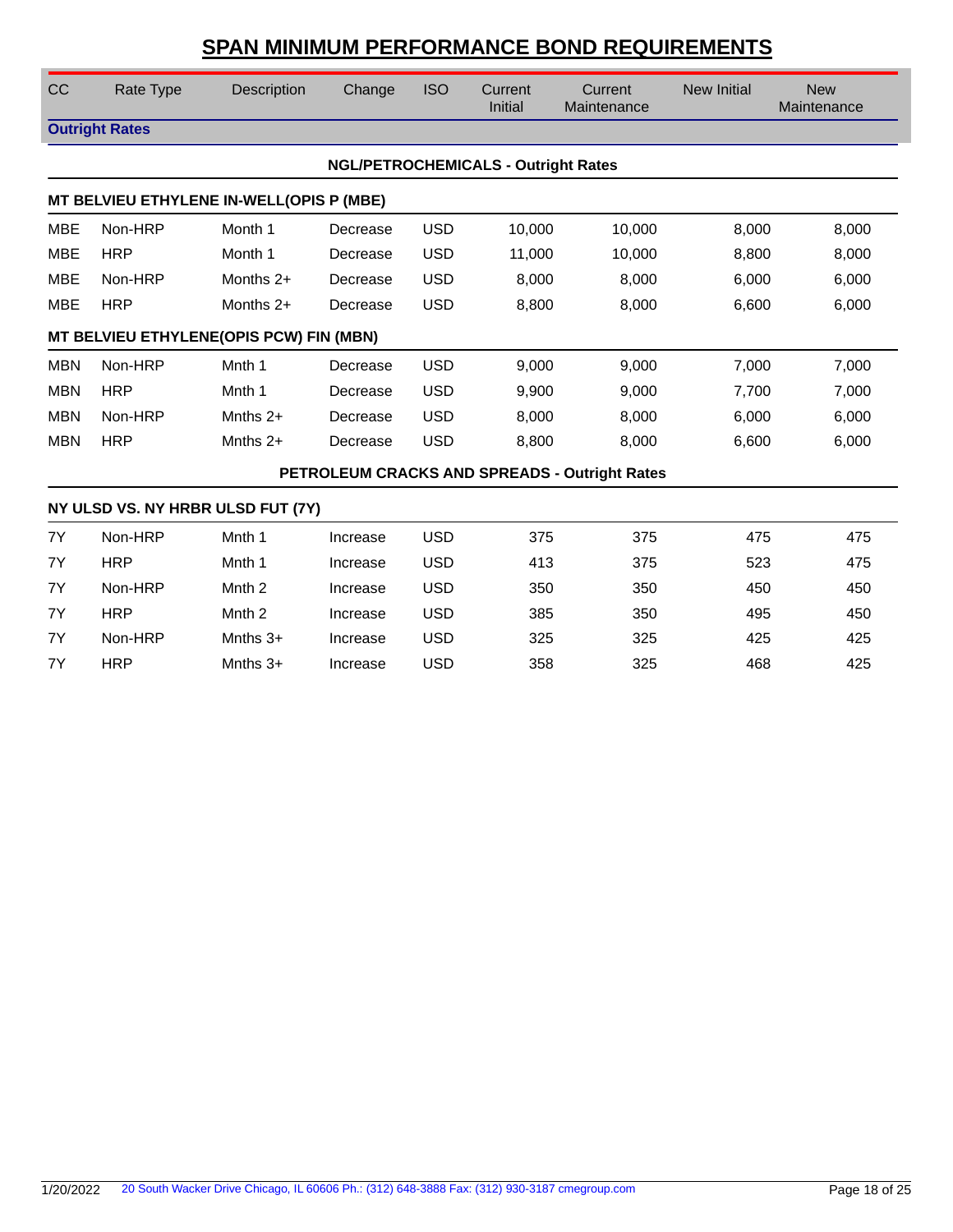| <b>CC</b> | Rate Type            | <b>Description</b> | Change | <b>ISO</b> | Current<br>Initial | Current<br>Maintenance | New Initial | <b>New</b><br>Maintenance |  |
|-----------|----------------------|--------------------|--------|------------|--------------------|------------------------|-------------|---------------------------|--|
|           | <b>Intra Spreads</b> |                    |        |            |                    |                        |             |                           |  |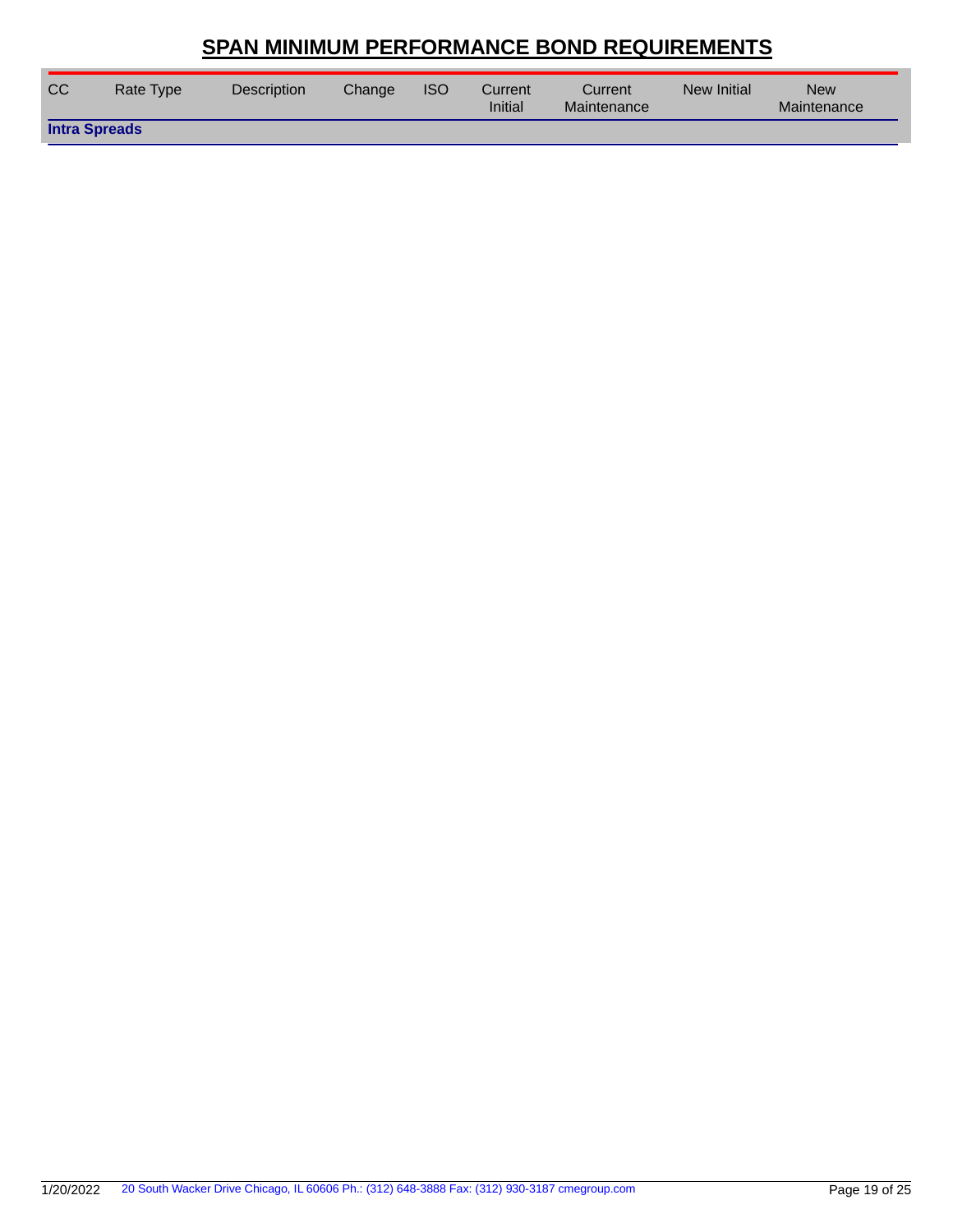| CC         | Rate Type                                       | Description | Change   | <b>ISO</b> | Current<br>Initial                 | Current<br>Maintenance | New Initial | <b>New</b><br>Maintenance |
|------------|-------------------------------------------------|-------------|----------|------------|------------------------------------|------------------------|-------------|---------------------------|
|            | <b>Intra Spreads</b>                            |             |          |            |                                    |                        |             |                           |
|            |                                                 |             |          |            | <b>ELECTRICITY - Intra Spreads</b> |                        |             |                           |
|            | Mnth 1 vs 2 (JAPANESE POWER DAY-AHEAD PEAKLOAD) |             |          |            |                                    |                        |             |                           |
| <b>JPT</b> | Non-HRP                                         |             | Increase | <b>JPY</b> | 1,050,000                          | 1,050,000              | 1,200,000   | 1,200,000                 |
| <b>JPT</b> | <b>HRP</b>                                      |             | Increase | <b>JPY</b> | 1,155,000                          | 1,050,000              | 1,320,000   | 1,200,000                 |
|            | Mnth 1 vs 2 (JAPANESE POWER KANSAI BASE-LOAD)   |             |          |            |                                    |                        |             |                           |
| <b>JBK</b> | Non-HRP                                         |             | Increase | <b>JPY</b> | 1,900,000                          | 1,900,000              | 2,400,000   | 2,400,000                 |
| <b>JBK</b> | <b>HRP</b>                                      |             | Increase | <b>JPY</b> | 2,090,000                          | 1,900,000              | 2,640,000   | 2,400,000                 |
|            | Mnth 1 vs 2 (JAPANESE POWER KANSAI PEAK-LOAD)   |             |          |            |                                    |                        |             |                           |
| <b>JPK</b> | Non-HRP                                         |             | Increase | <b>JPY</b> | 1,000,000                          | 1,000,000              | 1,200,000   | 1,200,000                 |
| <b>JPK</b> | <b>HRP</b>                                      |             | Increase | <b>JPY</b> | 1,100,000                          | 1,000,000              | 1,320,000   | 1,200,000                 |
|            | Mnth 1 vs 2 (JAPANESE POWER TOKYO BASE-LOAD)    |             |          |            |                                    |                        |             |                           |
| <b>JBT</b> | Non-HRP                                         |             | Increase | <b>JPY</b> | 1,700,000                          | 1,700,000              | 2,600,000   | 2,600,000                 |
| <b>JBT</b> | <b>HRP</b>                                      |             | Increase | <b>JPY</b> | 1,870,000                          | 1,700,000              | 2,860,000   | 2,600,000                 |
|            | Mnth 1 vs 3 (JAPANESE POWER KANSAI BASE-LOAD)   |             |          |            |                                    |                        |             |                           |
| <b>JBK</b> | Non-HRP                                         |             | Increase | <b>JPY</b> | 2,100,000                          | 2,100,000              | 2,200,000   | 2,200,000                 |
| <b>JBK</b> | <b>HRP</b>                                      |             | Increase | <b>JPY</b> | 2,310,000                          | 2,100,000              | 2,420,000   | 2,200,000                 |
|            | Mnth 1 vs 3 (JAPANESE POWER TOKYO BASE-LOAD)    |             |          |            |                                    |                        |             |                           |
| <b>JBT</b> | Non-HRP                                         |             | Increase | <b>JPY</b> | 1,600,000                          | 1,600,000              | 2,400,000   | 2,400,000                 |
| <b>JBT</b> | <b>HRP</b>                                      |             | Increase | <b>JPY</b> | 1,760,000                          | 1,600,000              | 2,640,000   | 2,400,000                 |
|            | Mnth 1 vs 3+ (JAPANESE POWER KANSAI PEAK-LOAD)  |             |          |            |                                    |                        |             |                           |
| <b>JPK</b> | Non-HRP                                         |             | Increase | <b>JPY</b> | 650,000                            | 650,000                | 800,000     | 800,000                   |
| <b>JPK</b> | <b>HRP</b>                                      |             | Increase | <b>JPY</b> | 715,000                            | 650,000                | 880,000     | 800,000                   |
|            | Mnth 1 vs 4+ (JAPANESE POWER KANSAI BASE-LOAD)  |             |          |            |                                    |                        |             |                           |
| <b>JBK</b> | Non-HRP                                         |             | Increase | <b>JPY</b> | 1,400,000                          | 1,400,000              | 1,500,000   | 1,500,000                 |
| <b>JBK</b> | <b>HRP</b>                                      |             | Increase | <b>JPY</b> | 1,540,000                          | 1,400,000              | 1,650,000   | 1,500,000                 |
|            | Mnth 1 vs 4+ (JAPANESE POWER TOKYO BASE-LOAD)   |             |          |            |                                    |                        |             |                           |
| <b>JBT</b> | Non-HRP                                         |             | Increase | <b>JPY</b> | 1,200,000                          | 1,200,000              | 1,550,000   | 1,550,000                 |
| <b>JBT</b> | <b>HRP</b>                                      |             | Increase | <b>JPY</b> | 1,320,000                          | 1,200,000              | 1,705,000   | 1,550,000                 |
|            | Mnth 2 vs 3 (JAPANESE POWER KANSAI BASE-LOAD)   |             |          |            |                                    |                        |             |                           |
| <b>JBK</b> | Non-HRP                                         |             | Decrease | <b>JPY</b> | 1,900,000                          | 1,900,000              | 1,750,000   | 1,750,000                 |
| <b>JBK</b> | <b>HRP</b>                                      |             | Decrease | <b>JPY</b> | 2,090,000                          | 1,900,000              | 1,925,000   | 1,750,000                 |
|            | Mnth 2 vs 3 (JAPANESE POWER TOKYO BASE-LOAD)    |             |          |            |                                    |                        |             |                           |
| <b>JBT</b> | Non-HRP                                         |             | Increase | <b>JPY</b> | 1,100,000                          | 1,100,000              | 1,500,000   | 1,500,000                 |
| <b>JBT</b> | <b>HRP</b>                                      |             | Increase | <b>JPY</b> | 1,210,000                          | 1,100,000              | 1,650,000   | 1,500,000                 |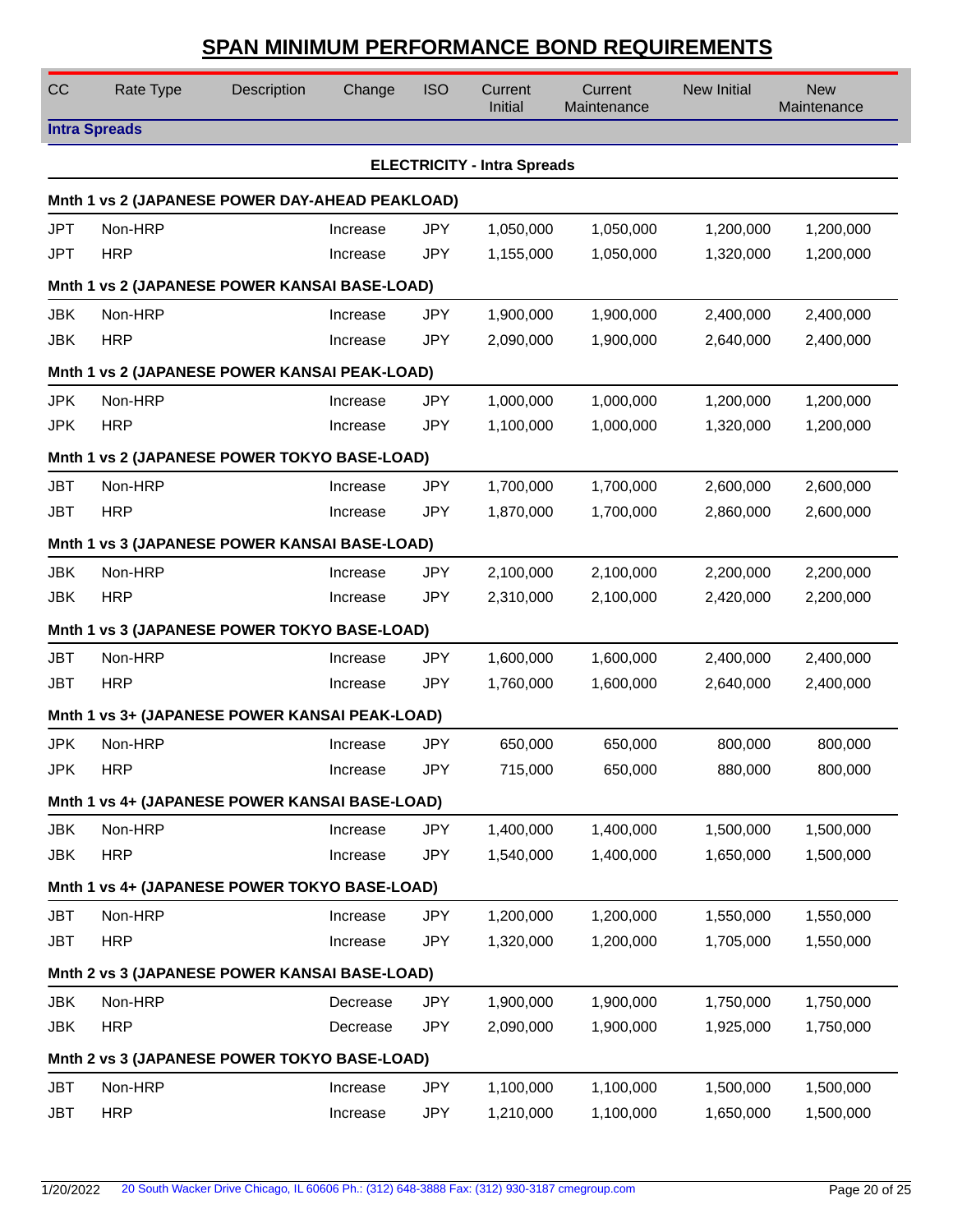| CC             | Rate Type                                                                      | Description | Change   | <b>ISO</b> | Current<br>Initial | Current<br>Maintenance | New Initial | <b>New</b><br>Maintenance |
|----------------|--------------------------------------------------------------------------------|-------------|----------|------------|--------------------|------------------------|-------------|---------------------------|
|                | <b>Intra Spreads</b>                                                           |             |          |            |                    |                        |             |                           |
|                | Mnth 2 vs 3+ (JAPANESE POWER KANSAI PEAK-LOAD)                                 |             |          |            |                    |                        |             |                           |
| <b>JPK</b>     | Non-HRP                                                                        |             | Increase | <b>JPY</b> | 600,000            | 600,000                | 750,000     | 750,000                   |
| <b>JPK</b>     | <b>HRP</b>                                                                     |             | Increase | <b>JPY</b> | 660,000            | 600,000                | 825,000     | 750,000                   |
|                | Mnth 2 vs 4+ (JAPANESE POWER KANSAI BASE-LOAD)                                 |             |          |            |                    |                        |             |                           |
| <b>JBK</b>     | Non-HRP                                                                        |             | Decrease | <b>JPY</b> | 1,600,000          | 1,600,000              | 1,200,000   | 1,200,000                 |
| <b>JBK</b>     | <b>HRP</b>                                                                     |             | Decrease | <b>JPY</b> | 1,760,000          | 1,600,000              | 1,320,000   | 1,200,000                 |
|                | Mnth 2 vs 4+ (JAPANESE POWER TOKYO BASE-LOAD)                                  |             |          |            |                    |                        |             |                           |
| <b>JBT</b>     | Non-HRP                                                                        |             | Decrease | <b>JPY</b> | 1,500,000          | 1,500,000              | 1,300,000   | 1,300,000                 |
| <b>JBT</b>     | <b>HRP</b>                                                                     |             | Decrease | <b>JPY</b> | 1,650,000          | 1,500,000              | 1,430,000   | 1,300,000                 |
|                | Mnth 3 vs 4+ (JAPANESE POWER TOKYO BASE-LOAD)                                  |             |          |            |                    |                        |             |                           |
| <b>JBT</b>     | Non-HRP                                                                        |             | Decrease | <b>JPY</b> | 1,400,000          | 1,400,000              | 1,200,000   | 1,200,000                 |
| <b>JBT</b>     | <b>HRP</b>                                                                     |             | Decrease | <b>JPY</b> | 1,540,000          | 1,400,000              | 1,320,000   | 1,200,000                 |
|                | Mnths 3+ vs 3+ (JAPANESE POWER KANSAI PEAK-LOAD)                               |             |          |            |                    |                        |             |                           |
| <b>JPK</b>     | Non-HRP                                                                        |             | Decrease | <b>JPY</b> | 1,000,000          | 1,000,000              | 850,000     | 850,000                   |
| <b>JPK</b>     | <b>HRP</b>                                                                     |             | Decrease | <b>JPY</b> | 1,100,000          | 1,000,000              | 935,000     | 850,000                   |
|                | PJM AD HUB 5MW REAL TIME OFF PEAK - All Months (PJM AD HUB 5MW REAL TIME O PK) |             |          |            |                    |                        |             |                           |
| V <sub>3</sub> | Non-HRP                                                                        |             | Increase | <b>USD</b> | 17                 | 17                     | 20          | 20                        |
| V3             | <b>HRP</b>                                                                     |             | Increase | <b>USD</b> | 19                 | 17                     | 22          | 20                        |
|                | PJM Financially Settled Daily Futures Peak - Tier 1 vs Tier 1 (PJM DAILY)      |             |          |            |                    |                        |             |                           |
| JD             | Non-HRP                                                                        |             | Increase | <b>USD</b> | 5,000              | 5,000                  | 5,500       | 5,500                     |
| JD             | <b>HRP</b>                                                                     |             | Increase | <b>USD</b> | 5,500              | 5,000                  | 6,050       | 5,500                     |
|                | PJM Financially Settled Daily Futures Peak - Tier 1 vs Tier 2 (PJM DAILY)      |             |          |            |                    |                        |             |                           |
| JD             | Non-HRP                                                                        |             | Increase | <b>USD</b> | 3,000              | 3,000                  | 4,000       | 4,000                     |
| JD             | <b>HRP</b>                                                                     |             | Increase | <b>USD</b> | 3,300              | 3,000                  | 4,400       | 4,000                     |
|                | PJM Financially Settled Daily Futures Peak - Tier 1 vs Tier 3 (PJM DAILY)      |             |          |            |                    |                        |             |                           |
| JD             | Non-HRP                                                                        |             | Increase | <b>USD</b> | 1,700              | 1,700                  | 2,300       | 2,300                     |
| JD             | <b>HRP</b>                                                                     |             | Increase | <b>USD</b> | 1,870              | 1,700                  | 2,530       | 2,300                     |
|                | PJM Financially Settled Daily Futures Peak - Tier 2 vs Tier 2 (PJM DAILY)      |             |          |            |                    |                        |             |                           |
| JD             | Non-HRP                                                                        |             | Increase | <b>USD</b> | 3,000              | 3,000                  | 4,000       | 4,000                     |
| JD             | <b>HRP</b>                                                                     |             | Increase | <b>USD</b> | 3,300              | 3,000                  | 4,400       | 4,000                     |
|                | PJM Financially Settled Daily Futures Peak - Tier 2 vs Tier 3 (PJM DAILY)      |             |          |            |                    |                        |             |                           |
| JD             | Non-HRP                                                                        |             | Increase | <b>USD</b> | 1,700              | 1,700                  | 2,300       | 2,300                     |
| JD             | <b>HRP</b>                                                                     |             | Increase | <b>USD</b> | 1,870              | 1,700                  | 2,530       | 2,300                     |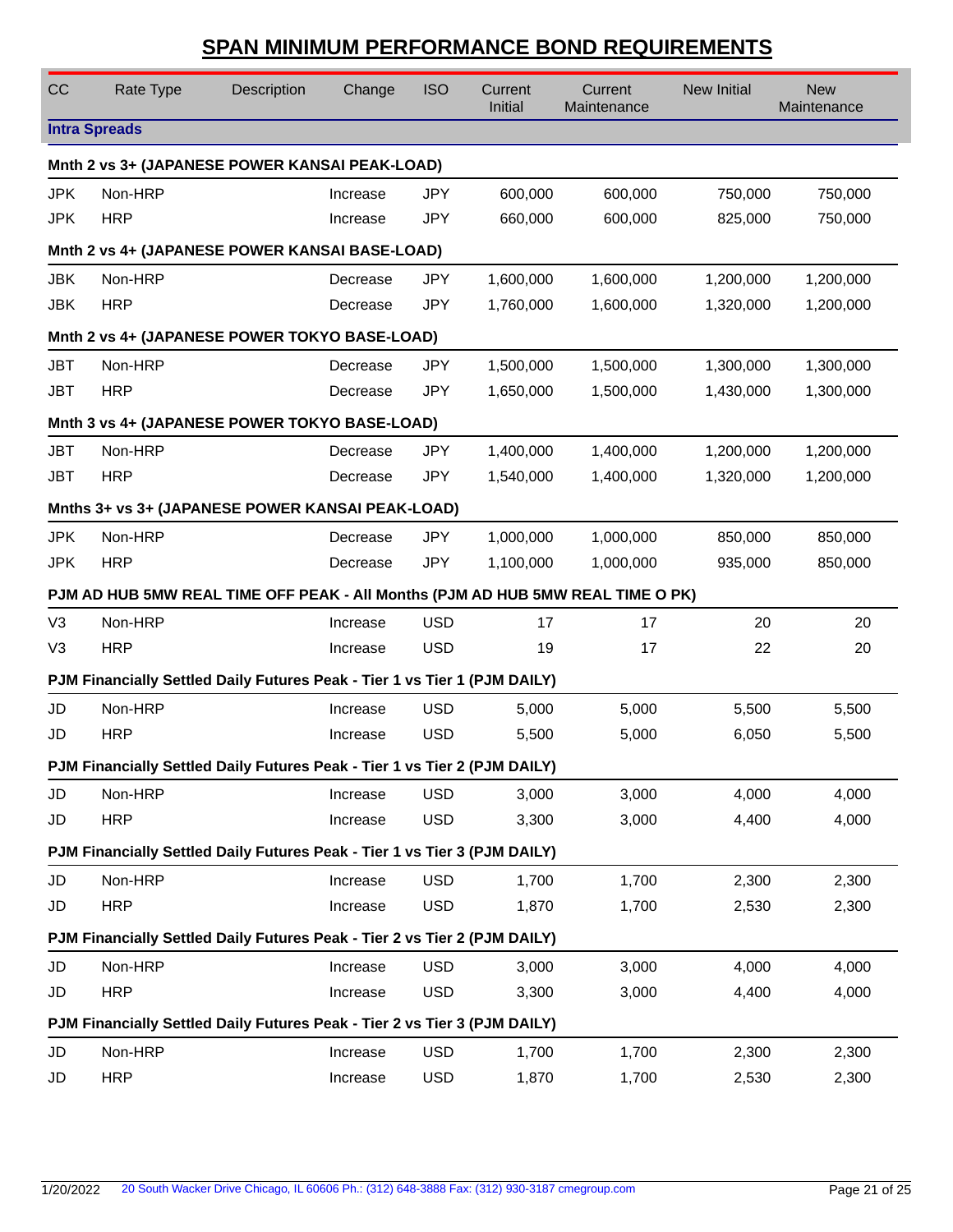| <b>CC</b>     | Rate Type                                                                                                        | Description | Change                                                                                                                                                                                                                        | <b>ISO</b> | Current<br>Initial | Current<br>Maintenance                       | New Initial              | <b>New</b><br>Maintenance |
|---------------|------------------------------------------------------------------------------------------------------------------|-------------|-------------------------------------------------------------------------------------------------------------------------------------------------------------------------------------------------------------------------------|------------|--------------------|----------------------------------------------|--------------------------|---------------------------|
|               | <b>Intra Spreads</b>                                                                                             |             |                                                                                                                                                                                                                               |            |                    |                                              |                          |                           |
|               | PJM Financially Settled Daily Futures Peak - Tier 3 vs Tier 3 (PJM DAILY)                                        |             |                                                                                                                                                                                                                               |            |                    |                                              |                          |                           |
| JD            | Non-HRP                                                                                                          |             | Increase                                                                                                                                                                                                                      | <b>USD</b> | 1,700              | 1,700                                        | 2,300                    | 2,300                     |
| JD            | <b>HRP</b>                                                                                                       |             | Increase                                                                                                                                                                                                                      | USD        | 1,870              | 1,700                                        | 2,530                    | 2,300                     |
|               | PJM Western Hub Peak Calendar-Month Real-Time LMP - All Months (PJM WES HUB PEAK CAL MON REAL TIME)              |             |                                                                                                                                                                                                                               |            |                    |                                              |                          |                           |
| L1            | Non-HRP                                                                                                          |             | Increase                                                                                                                                                                                                                      | <b>USD</b> | 400                | 400                                          | 550                      | 550                       |
| L1            | <b>HRP</b>                                                                                                       |             | Increase                                                                                                                                                                                                                      | <b>USD</b> | 440                | 400                                          | 605                      | 550                       |
|               | PJM Western Hub Peak Calendar-Month Real-Time LMP - All Months (PJM WES HUB PEAK LMP 50 MW)                      |             |                                                                                                                                                                                                                               |            |                    |                                              |                          |                           |
| 4S            | Non-HRP                                                                                                          |             | Increase                                                                                                                                                                                                                      | <b>USD</b> | 4,000              | 4,000                                        | 5,500                    | 5,500                     |
| 4S            | <b>HRP</b>                                                                                                       |             | Increase                                                                                                                                                                                                                      | <b>USD</b> | 4,400              | 4,000                                        | 6,050                    | 5,500                     |
|               |                                                                                                                  |             |                                                                                                                                                                                                                               |            |                    | PETROLEUM CRACKS AND SPREADS - Intra Spreads |                          |                           |
|               | New York Jet Fuel (Argus) vs. Heating Oil Spread Swap Futures - (5U) - All Months (NY ULSD VS. NY HRBR ULSD FUT) |             |                                                                                                                                                                                                                               |            |                    |                                              |                          |                           |
| $\rightarrow$ | $M = 1100$                                                                                                       |             | the concern of the control of the control of the control of the control of the control of the control of the control of the control of the control of the control of the control of the control of the control of the control | $\sqrt{2}$ | $\sim$             | $\sim$                                       | $\overline{\phantom{a}}$ | $\overline{\phantom{a}}$  |

| 7V<br>. .          | Non-HRP    | 'ncrease | USD | 600 | 600 | 700        | 700 |
|--------------------|------------|----------|-----|-----|-----|------------|-----|
| 7V<br>$\mathbf{r}$ | <b>HRP</b> | 'ncrease | JSD | 660 | 600 | 77C<br>___ | 700 |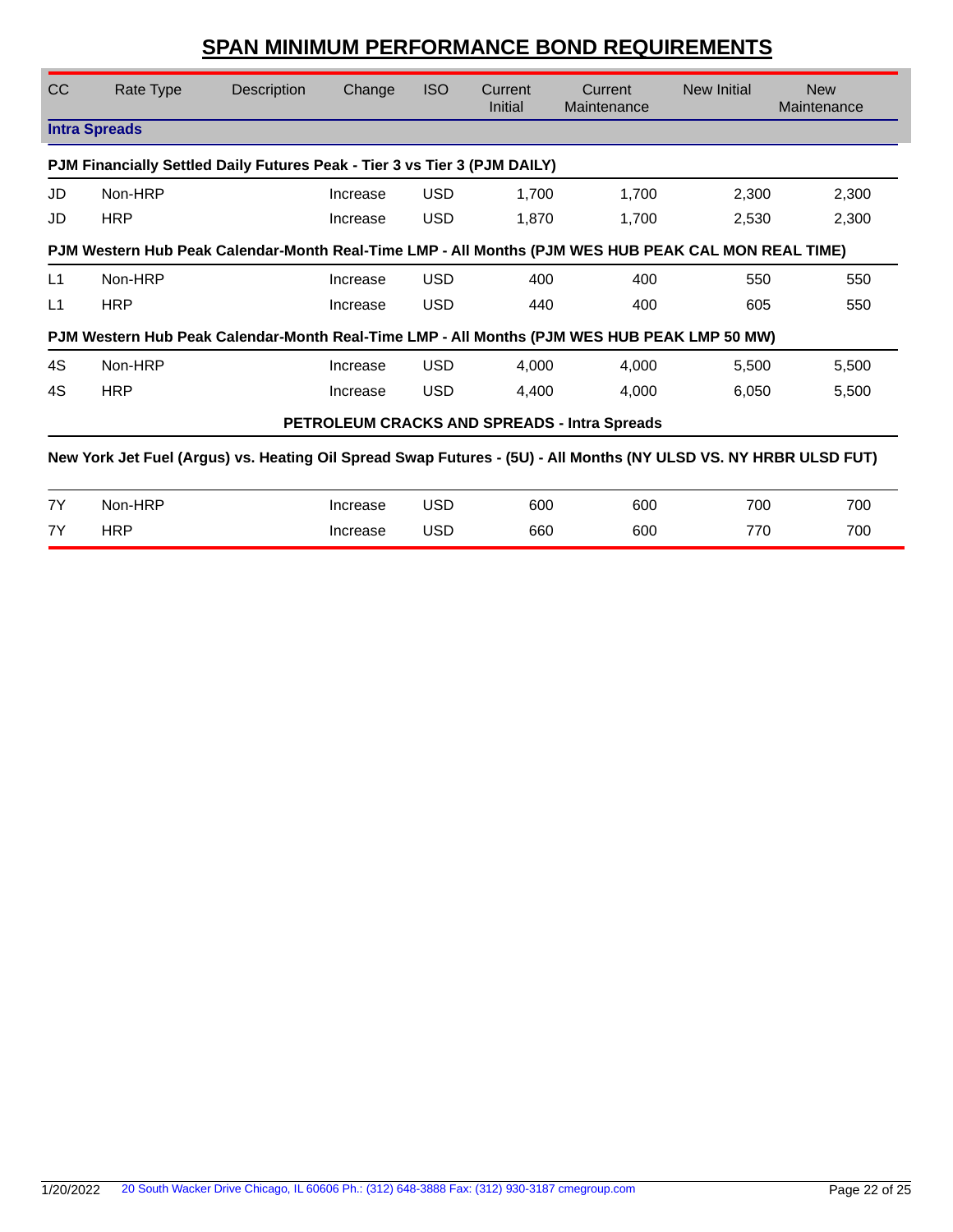| Rate Type                                                                                                                | Change   | Ratio                                              | Current<br><b>Initial</b> | Current<br>Maintenance | <b>New Initial</b> | <b>New</b><br>Maintenance |
|--------------------------------------------------------------------------------------------------------------------------|----------|----------------------------------------------------|---------------------------|------------------------|--------------------|---------------------------|
| <b>Inter-commodity Spread Rates</b>                                                                                      |          |                                                    |                           |                        |                    |                           |
|                                                                                                                          |          | <b>AGRICULTURE - Inter-commodity Spread Rates</b>  |                           |                        |                    |                           |
| Soybean Meal vs. KCBT Wheat                                                                                              |          |                                                    |                           |                        |                    |                           |
| <b>Spread Credit Rate</b>                                                                                                | Decrease | $+1:1$                                             | 50%                       | 50%                    | 40%                | 40%                       |
|                                                                                                                          |          | <b>EQUITY INDEX - Inter-commodity Spread Rates</b> |                           |                        |                    |                           |
| E-MINI NASDAQ-100 FUTURES (NQ - CME) vs S&P SELECT SECTOR - COMMUNICATION SERVICES (XAZ - CME)                           |          |                                                    |                           |                        |                    |                           |
| <b>Spread Credit Rate</b>                                                                                                | Decrease | $+1:2$                                             | 70%                       | 70%                    | 65%                | 65%                       |
| E-MINI REAL ESTATE SELECT SECTOR FUTURES (XAR - CME) vs S&P SELECT SECTOR - CONSUMER<br><b>DISCRETIONARY (XAY - CME)</b> |          |                                                    |                           |                        |                    |                           |
| Spread Credit Rate                                                                                                       | Decrease | $+1:1$                                             | 45%                       | 45%                    | 40%                | 40%                       |
| E-MINI REAL ESTATE SELECT SECTOR FUTURES (XAR - CME) vs S&P SELECT SECTOR - TECHNOLOGY<br>(XAK - CME)                    |          |                                                    |                           |                        |                    |                           |
| <b>Spread Credit Rate</b>                                                                                                | Decrease | $+2:3$                                             | 45%                       | 45%                    | 40%                | 40%                       |
| E-MINI RUSSELL 1000 VALUE INDEX FUTURES (RSV - CME) vs E-MINI DOW (\$5) FUTURES (YM - CME)                               |          |                                                    |                           |                        |                    |                           |
| <b>Spread Credit Rate</b>                                                                                                | Increase | $+2: -1$                                           | 77%                       | 77%                    | 85%                | 85%                       |
| E-MINI RUSSELL 1000 VALUE INDEX FUTURES (RSV - CME) vs E-MINI NASDAQ-100 FUTURES (NQ - CME)                              |          |                                                    |                           |                        |                    |                           |
| <b>Spread Credit Rate</b>                                                                                                | Decrease | $+2:1$                                             | 60%                       | 60%                    | 55%                | 55%                       |
| E-MINI RUSSELL 1000 VALUE INDEX FUTURES (RSV - CME) vs NIKKEI 225 DOLLAR-BASED (NK - CME)                                |          |                                                    |                           |                        |                    |                           |
| <b>Spread Credit Rate</b>                                                                                                | Decrease | $+2:1$                                             | 65%                       | 65%                    | 55%                | 55%                       |
| E-MINI RUSSELL 1000 VALUE INDEX FUTURES (RSV - CME) vs S&P 500 (SP - CME)                                                |          |                                                    |                           |                        |                    |                           |
| <b>Spread Credit Rate</b>                                                                                                | Decrease | $+10: -1$                                          | 85%                       | 85%                    | 80%                | 80%                       |
| E-MINI RUSSELL 2000 INDEX FUTURES (RTY - CME) vs E-MINI RUSSELL 1000 VALUE INDEX FUTURES (RSV - CME)                     |          |                                                    |                           |                        |                    |                           |
| <b>Spread Credit Rate</b>                                                                                                | Decrease | $+3:4$                                             | 70%                       | 70%                    | 65%                | 65%                       |
| E-MINI RUSSELL 2000 INDEX FUTURES (RTY - CME) vs E-MINI RUSSELL 2000 GROWTH INDEX FUTURES<br>(R2G - CME)                 |          |                                                    |                           |                        |                    |                           |
| <b>Spread Credit Rate</b>                                                                                                | Decrease | $+2: -5$                                           | 75%                       | 75%                    | 65%                | 65%                       |
| E-MINI RUSSELL 2000 INDEX FUTURES (RTY - CME) vs E-MINI RUSSELL 2000 VALUE INDEX FUTURES (R2V - CME)                     |          |                                                    |                           |                        |                    |                           |
| <b>Spread Credit Rate</b>                                                                                                | Decrease | $+2:3$                                             | 80%                       | 80%                    | 75%                | 75%                       |
| E-MINI RUSSELL 2000 INDEX FUTURES (RTY - CME) vs E-MINI S&P MIDCAP 400 (ME - CME)                                        |          |                                                    |                           |                        |                    |                           |
| <b>Spread Credit Rate</b>                                                                                                | Decrease | $+5:2$                                             | 70%                       | 70%                    | 60%                | 60%                       |
| E-MINI RUSSELL 2000 INDEX FUTURES (RTY - CME) vs NIKKEI 225 YEN-BASED (N1 - CME)                                         |          |                                                    |                           |                        |                    |                           |
| <b>Spread Credit Rate</b>                                                                                                | Increase | $+3:2$                                             | 50%                       | 50%                    | 60%                | 60%                       |
| <b>EMINI SP 500 CONS STAPLES SECTOR IX (XAP) vs S&amp;P 500 FUTURES (SP)</b>                                             |          |                                                    |                           |                        |                    |                           |
| <b>Spread Credit Rate</b>                                                                                                | Decrease | $+10:-1$                                           | 75%                       | 75%                    | 70%                | 70%                       |
| EMINI SP 500 ENERGY SECTOR INDEX (XAE) vs EMINI SP500- HEALTH CARE SECT INDEX (XAV)                                      |          |                                                    |                           |                        |                    |                           |
| <b>Spread Credit Rate</b>                                                                                                | Decrease | $+1: -1$                                           | 55%                       | 55%                    | 0%                 | 0%                        |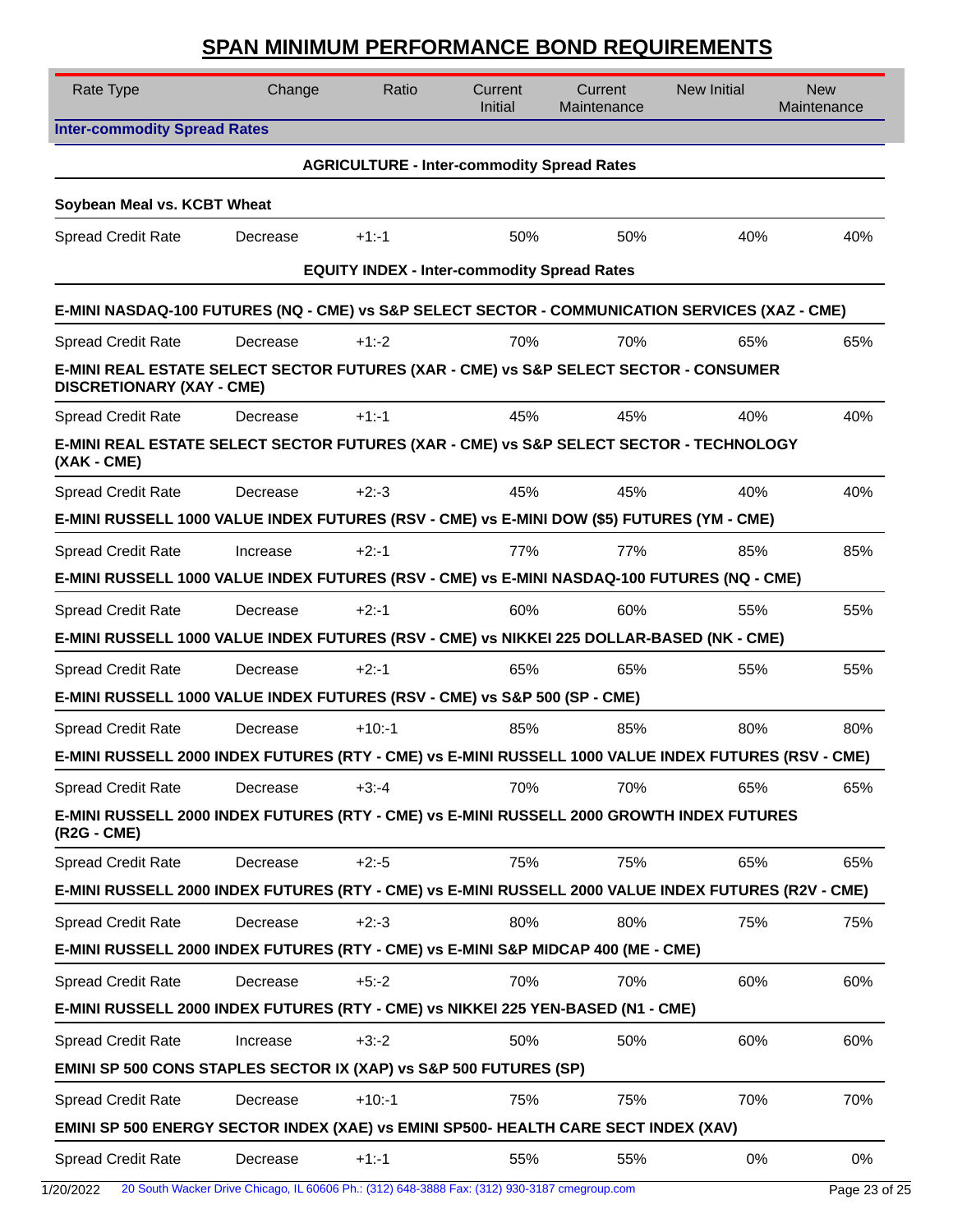| Rate Type                                                                                               | Change   | Ratio     | Current<br>Initial | Current<br>Maintenance | <b>New Initial</b> | <b>New</b><br>Maintenance |
|---------------------------------------------------------------------------------------------------------|----------|-----------|--------------------|------------------------|--------------------|---------------------------|
| <b>Inter-commodity Spread Rates</b>                                                                     |          |           |                    |                        |                    |                           |
| EMINI SP500- HEALTH CARE SECT INDEX (XAV) vs E-MINI SP500 CONS DISCRET SECTOR IX (XAY)                  |          |           |                    |                        |                    |                           |
| <b>Spread Credit Rate</b>                                                                               | Decrease | $+1:1$    | 60%                | 60%                    | 45%                | 45%                       |
| EMINI SP500 MATERIALS SECTOR INDEX (XAB) vs E-MINI SP500 CONS DISCRET SECTOR IX (XAY)                   |          |           |                    |                        |                    |                           |
| <b>Spread Credit Rate</b>                                                                               | Decrease | $+1:1$    | 50%                | 50%                    | 45%                | 45%                       |
| EMINI SP500 MATERIALS SECTOR INDEX (XAB) vs NIKKEI 225 FUTURES (NK)                                     |          |           |                    |                        |                    |                           |
| <b>Spread Credit Rate</b>                                                                               | Decrease | $+1:1$    | 55%                | 55%                    | 45%                | 45%                       |
| EMINI SP500 MATERIALS SECTOR INDEX (XAB) vs S&P 500 FUTURES (SP)                                        |          |           |                    |                        |                    |                           |
| <b>Spread Credit Rate</b>                                                                               | Decrease | $+10:-1$  | 80%                | 80%                    | 75%                | 75%                       |
| EMINI SP500-INDUSTRIAL SECTOR INDEX (XAI) vs EMINI SP500-TECHNOLOGY SECTOR INDEX (XAK)                  |          |           |                    |                        |                    |                           |
| <b>Spread Credit Rate</b>                                                                               | Decrease | $+1:1$    | 65%                | 65%                    | 55%                | 55%                       |
| EMINI SP500-INDUSTRIAL SECTOR INDEX (XAI) vs NIKKEI 225 FUTURES (NK)                                    |          |           |                    |                        |                    |                           |
| <b>Spread Credit Rate</b>                                                                               | Decrease | $+1:1$    | 55%                | 55%                    | 50%                | 50%                       |
| EMINI SP500-TECHNOLOGY SECTOR INDEX (XAK) vs EMINI SP500- HEALTH CARE SECT INDEX (XAV)                  |          |           |                    |                        |                    |                           |
| <b>Spread Credit Rate</b>                                                                               | Decrease | $+3:2$    | 60%                | 60%                    | 55%                | 55%                       |
| EMINI SP500-TECHNOLOGY SECTOR INDEX (XAK) vs S&P 500 FUTURES (SP)                                       |          |           |                    |                        |                    |                           |
| <b>Spread Credit Rate</b>                                                                               | Decrease | $+15: -1$ | 70%                | 70%                    | 60%                | 60%                       |
| EMINI SP500-UTILITIES SECTOR INDEX (XAU) vs S&P 500 FUTURES (SP)                                        |          |           |                    |                        |                    |                           |
| Spread Credit Rate                                                                                      | Decrease | $+10: -1$ | 75%                | 75%                    | 70%                | 70%                       |
| NIKKEI 225 YEN-BASED (N1 - CME) vs S&P SELECT SECTOR - COMMUNICATION SERVICES (XAZ - CME)               |          |           |                    |                        |                    |                           |
| <b>Spread Credit Rate</b>                                                                               | Increase | $+1:2$    | 40%                | 40%                    | 55%                | 55%                       |
| S&P SELECT SECTOR - CONSUMER DISCRETIONARY (XAY - CME) vs E-MINI DOW (\$5) FUTURES (YM - CME)           |          |           |                    |                        |                    |                           |
| <b>Spread Credit Rate</b>                                                                               | Decrease | $+3:2$    | 70%                | 70%                    | 65%                | 65%                       |
| S&P SELECT SECTOR - CONSUMER DISCRETIONARY (XAY - CME) vs NIKKEI 225 YEN-BASED (N1 - CME)               |          |           |                    |                        |                    |                           |
| <b>Spread Credit Rate</b>                                                                               | Decrease | $+1: -1$  | 65%                | 65%                    | 55%                | 55%                       |
| S&P SELECT SECTOR - FINANCIAL (XAF - CME) vs NIKKEI 225 YEN-BASED (N1 - CME)                            |          |           |                    |                        |                    |                           |
| <b>Spread Credit Rate</b>                                                                               | Decrease | $+3:2$    | 60%                | 60%                    | 55%                | 55%                       |
| S&P SELECT SECTOR - INDUSTRIAL (XAI - CME) vs NIKKEI 225 YEN-BASED (N1 - CME)                           |          |           |                    |                        |                    |                           |
| <b>Spread Credit Rate</b>                                                                               | Decrease | $+1: -1$  | 55%                | 55%                    | 50%                | 50%                       |
| S&P SELECT SECTOR - MATERIALS (XAB - CME) vs E-MINI NASDAQ-100 FUTURES (NQ - CME)                       |          |           |                    |                        |                    |                           |
| <b>Spread Credit Rate</b>                                                                               | Decrease | $+6: -5$  | 50%                | 50%                    | 45%                | 45%                       |
| S&P SELECT SECTOR - TECHNOLOGY (XAK - CME) vs E-MINI DOW (\$5) FUTURES (YM - CME)                       |          |           |                    |                        |                    |                           |
| <b>Spread Credit Rate</b>                                                                               | Decrease | $+5:2$    | 60%                | 60%                    | 55%                | 55%                       |
|                                                                                                         |          |           |                    |                        |                    |                           |
| S&P SELECT SECTOR - TECHNOLOGY (XAK - CME) vs S&P SELECT SECTOR - COMMUNICATION SERVICES<br>(XAZ - CME) |          |           |                    |                        |                    |                           |